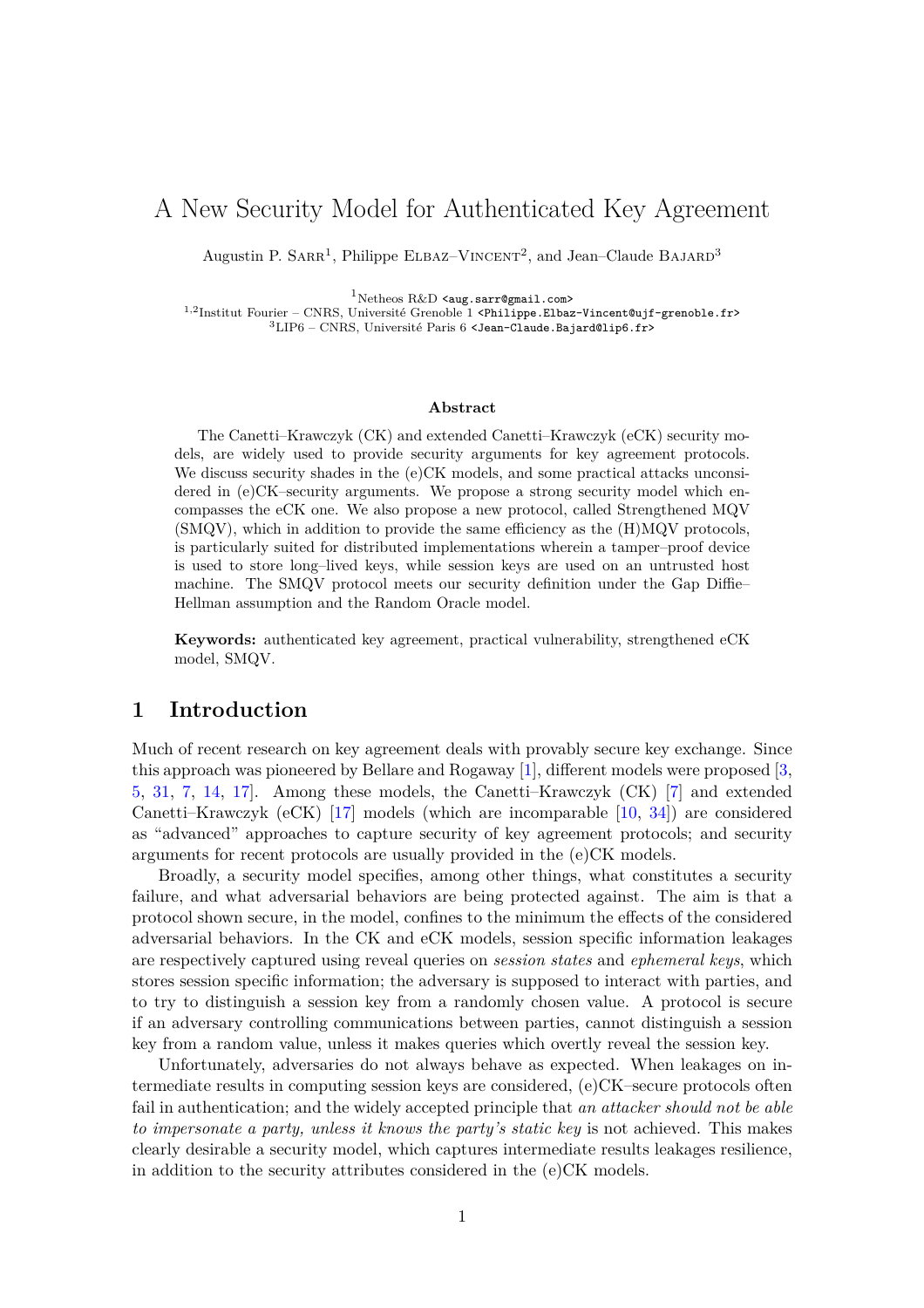From [\[30\]](#page-13-2), we have a hybrid security definition, which considers leakages on intermediate results; however the model cannot be shown to encompass the CK or eCK models. In addition, the security definition from [\[30\]](#page-13-2) considers intermediate results and ephemeral key leakages in separate settings. In this paper, we propose a strong security definition, the *strengthened* eCK (seCK) model, which encompasses the eCK model, and considers leakages on intermediate results in computing session keys. We also propose a new protocol called Strengthened MQV (SMQV). The SMQV protocol provides the same efficiency as the (H)MQV protocols [\[18,](#page-12-4) [14\]](#page-12-1). In addition, because of its resilience to intermediate results leakages, SMQV is particularly suited for implementations using a tamper–resistant device, to store the static keys, together with a host machine on which sessions keys are used. In such SMQV implementations, the non–idle time computational effort of the device can be securely reduced to few non–costly operations.

This paper is organized as follows. In section [2](#page-1-0) we discuss security shades in the (e)CK models. The protocol  $\mathcal{P}$  [\[24\]](#page-12-5) is described as an example of protocol that is formally CK–secure, but practically insecure, unless session identifiers are added with further restrictions. We also discuss the vulnerability of the NAXOS type protocols to ephemeral Diffie–Hellman (DH) exponent leakages. In section [3](#page-4-0) we present the *strengthened* eCK (seCK) model. In section [4,](#page-8-0) we describe the SMQV protocol, which meets the seCK security definition, and its building blocks. We conclude in section [5.](#page-11-3)

The following notations are used in this paper:  $\mathcal G$  denotes a multiplicatively written cyclic group of prime order *q* generated by  $G$ , |*q*| is the bit length of  $q$ ;  $G^*$  is the set of non–identity elements in  $\mathcal{G}$ . For  $X \in \mathcal{G}$ , the lowercase x denotes the discrete logarithm of *X* in base *G*. The identity of a party with public key *A* is denoted  $\hat{A}$  ( $\hat{A}$  is supposed to contain *A*). If  $A \neq B$ , we suppose that no substring of  $\overline{A}$  equals  $\overline{B}$ . *H* is a  $\lambda$ -bit hash function, where  $\lambda$  is the length of session keys, and H is a *l*–bit hash function, where  $l = (\lfloor \log_2 q \rfloor + 1)/2$ . The symbol  $\in_R$  stands for "chosen uniformly at random in." The Computational Diffie–Hellman (CDH) assumption is supposed to hold in  $\mathcal{G}$ ; namely, given  $U = G^u$  and  $V = G^v$  with  $U, V \in_R \mathcal{G}^*$ , computing  $CDH(U, V) = G^{uv}$  is infeasible.

## <span id="page-1-0"></span>**2 Practical Limitations in the (e)CK Models**

In this section, we discuss security shades in the (e)CK models, and the related unconsidered attacks. (Please, refer to [\[10,](#page-12-3) [34\]](#page-13-1) for outlines and comparisons of the CK and eCK models, or [\[7,](#page-12-0) [17\]](#page-12-2) for details.)

**Practical Inadequacy of the CK Matching Sessions Definition.** In the CK model, two sessions with activation parameters  $(\hat{P}_i, \hat{P}_j, s, role)$  and  $(\hat{P}_j, \hat{P}_s, s', role')$  are said to be matching if they have the same identifiers  $(s = s')$ . The requirement about the identifiers (id) used at a party is that *"the session id's of no two KE sessions in which the party participates are identical"* [\[7\]](#page-12-0). Session identifiers may, for instance, be nonces generated by session initiators and provided to the peers through the first message in the protocol. In this case, when each party stores the previously used identifiers and verifies at session activation that the session identifier was not used before, the requirement that a party never uses the same identifier twice is achieved.

Unfortunately, when a party, say  $\hat{B}$ , has no mean to be aware of the sessions initiated at the other parties, and intended to it, apart from receiving the initiator's message, the CK model insufficiently captures impersonations attacks. Consider, for instance, Protocol 1 (wherein *H* and  $H_2$  are digest functions); it is from [\[24\]](#page-12-5), and is CK–secure under the Gap Diffie–Hellman assumption [\[21\]](#page-12-6) and the Random Oracle (RO) model [\[2\]](#page-11-4). As the session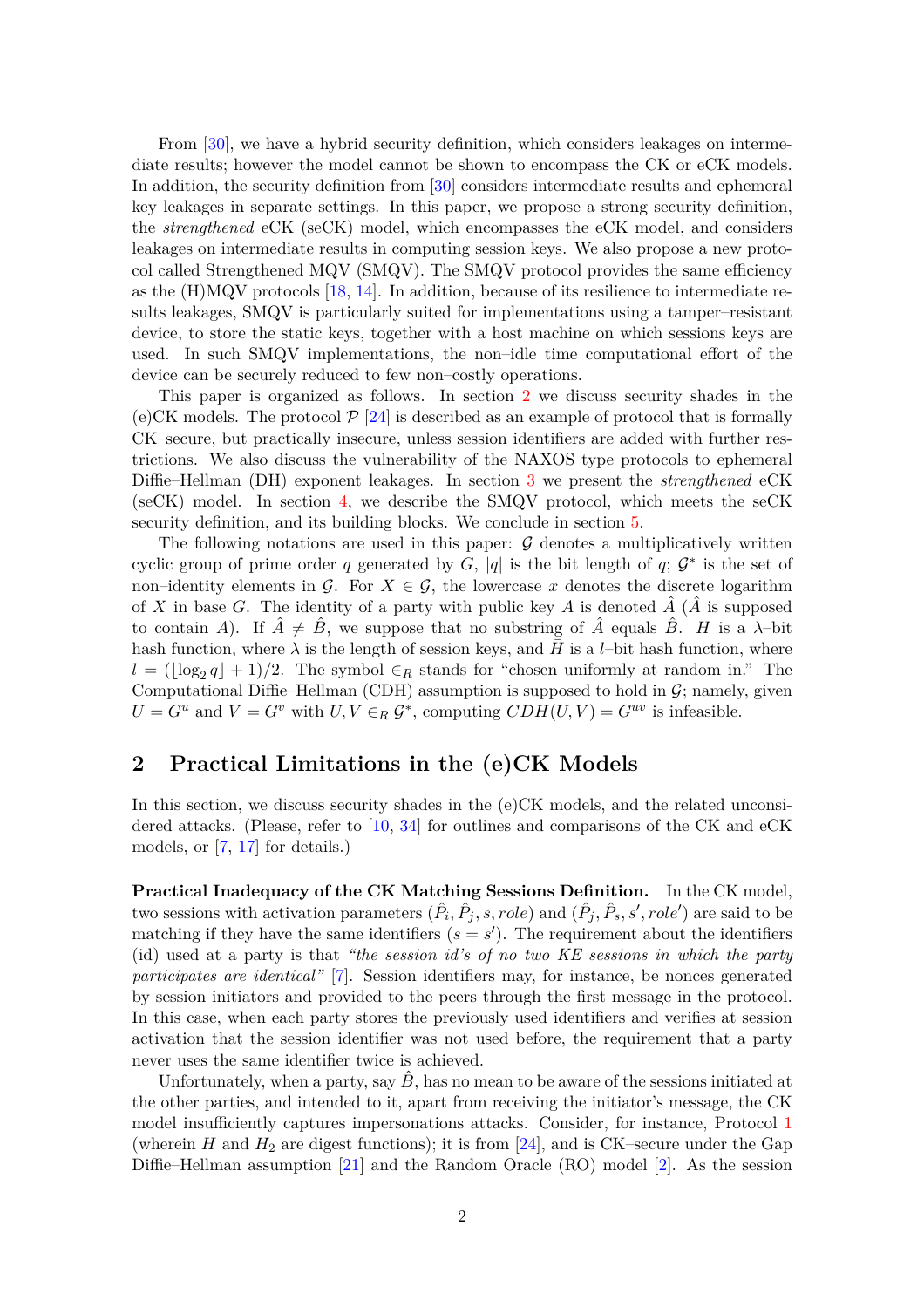### **Protocol 1** The protocol  $P$

- I) At session activation with parameters  $(\hat{A}, \hat{B}, s)$ ,  $\hat{A}$  does the following:
	- (a) Create a session with identifier  $(\hat{A}, \hat{B}, s, \mathcal{I})$ .
	- (b) Choose  $x \in_R [1, q-1]$ .
	- (c) Compute  $X = G^x$  and  $t_A = H_2(B^a, \mathcal{I}, s, \hat{A}, \hat{B}, X)$ .
	- (d) Send  $(\tilde{B}, \tilde{A}, s, X, t_A)$  to  $B$ .
- II) At receipt of  $(\hat{B}, \hat{A}, s, X, t_A)$ ,  $\hat{B}$  does the following:
	- (a) Verify that  $X \in \mathcal{G}^*$ .
	- (b) Create a session with identifier  $(\hat{B}, \hat{A}, s, \mathcal{R})$ .
	- (c) Compute  $\sigma = A^b$  and verify that  $t_A = H_2(\sigma, \mathcal{I}, s, \hat{A}, \hat{B}, X)$ .
	- (d) Choose  $y \in_R [1, q-1]$ .
	- (e) Compute  $Y = G^y$ ,  $t_B = H_2(\sigma, \mathcal{R}, s, \hat{B}, \hat{A}, Y)$ , and  $K = H(X^y, X, Y)$ .
	- (f) Destroy *y* and  $\sigma$ , and send  $(\hat{A}, \hat{B}, s, \mathcal{I}, Y, t_B)$  to  $\hat{A}$ .
	- (g) Complete  $(\hat{B}, \hat{A}, s, \mathcal{R})$  by accepting K as the session key.
- III) At receipt of  $(\hat{A}, \hat{B}, s, \mathcal{I}, Y, t_B)$ ,  $\hat{A}$  does the following:
	- (a) Verify the existence of an active session with identifier  $(\hat{A}, \hat{B}, s, \mathcal{I})$ .
	- (b) Verify that  $Y \in \mathcal{G}^*$ .
	- (c) Verify that  $t_B = H_2(B^a, \mathcal{R}, s, \hat{B}, \hat{A}, Y)$ .
	- (d) Compute  $K = H(Y^x, X, Y)$ .
	- (e) Destroy *x*, and complete  $(\hat{A}, \hat{B}, s, \mathcal{I})$ , by accepting K as the session key.

state is defined to be the ephemeral DH exponent<sup>1</sup>, while the protocol  $P$  is (formally) CK–secure, its practical security is unsatisfactory, unless session identifiers are added with further restrictions. If session identifiers are nonces generated by initiators, the protocol  $\mathcal P$ practically fails in authentication. As an illustration, consider Attack 1, wherein the attacker impersonates  $\hat{A}$ , exploiting a knowledge of an ephemeral DH exponent used at  $\hat{A}$ .

### **Attack 1** Impersonation Attack against  $P$  using ephemeral DH exponent leakage

- I) At the activation of a session  $(\hat{A}, \hat{B}, s, \mathcal{I})$ , the attacker A does the following:
	- (a) Intercept  $\hat{A}$ 's message to  $\hat{B}$  ( $\hat{B}$ ,  $\hat{A}$ , s, X,  $t_A$ ).
	- (b) Perform a session *SesssionStateReveal* query on  $(\hat{A}, \hat{B}, s, \mathcal{I})$  (to obtain *x*).
	- (c) Send  $(\hat{A}, \hat{B}, s, \mathcal{I}, \bar{1}, 0^{|q|})$  to  $\hat{A}$ , where  $\bar{1}$  is the identity element in  $\mathcal{G}$  and  $0^{|q|}$  is the string consisting of  $|q|$  zero bits (as  $\overline{1} \notin \mathcal{G}^*$ ,  $\hat{A}$  aborts the session  $(\hat{A}, \hat{B}, s, \mathcal{I})$ ).
- II) When A decides later to impersonate  $\hat{A}$  to  $\hat{B}$ , it does the following:
	- (a) Send  $(\hat{B}, \hat{A}, s, X, t_A)$  to  $\hat{B}$ .
	- (b) Intercept  $\hat{B}$ 's message to  $\hat{A}$  ( $\hat{A}$ ,  $\hat{B}$ ,  $s$ ,  $\mathcal{I}$ ,  $Y$ ,  $t_B$ ).
	- (c) Compute  $K = H(Y^x, X, Y)$ .
	- (d) Use K to communicate with  $\hat{B}$  on behalf of  $\hat{A}$ .

The attacker makes  $\hat{B}$  run a session and derive a key with the belief that its peer is  $\hat{A}$ ; in addition, the attacker is able to compute the session key that  $\hat{B}$ <sup></sup> derives; in practice, this makes the protocol fail in authentication.

The capture of impersonation attacks based on ephemeral DH leakages is insufficient in the CK–model, unless the matching sessions definition is added with further restrictions.

<sup>&</sup>lt;sup>1</sup>[\[24\]](#page-12-5) does not specify the information contained in a session state. But, since the adversary controls communications between parties, we do not see another non–superfluous definition of a session state, with which Protocol  $P$  can be shown CK–secure; as the protocol is insecure if the session state is defined to be  $\sigma = A^b$ .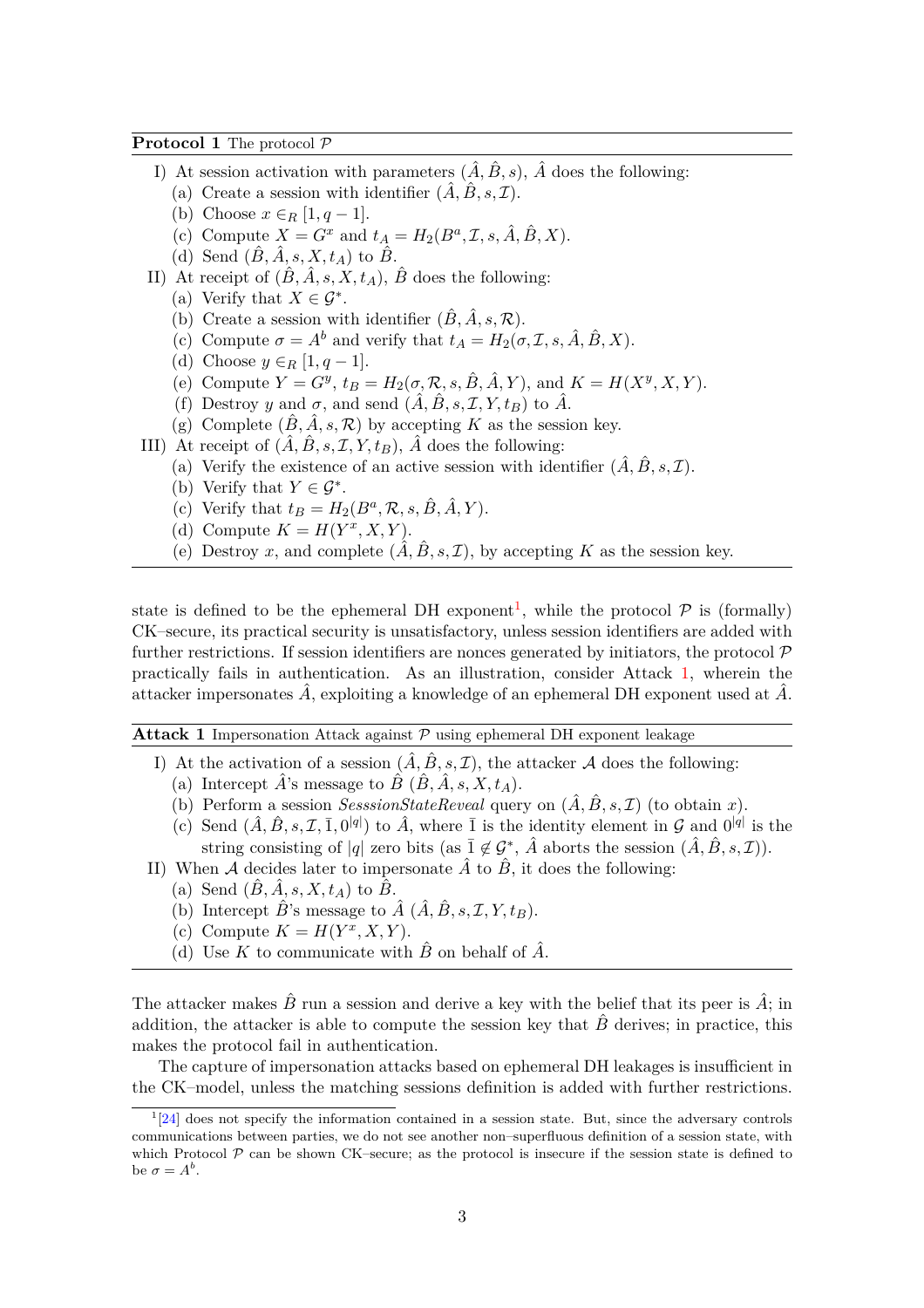The reason is that (in a formal analysis) the attacker  $A$  cannot use the session at  $\hat{B}$ (in which it impersonates  $\hat{A}$ ) as a test session, since the matching session is exposed, while there is no guarantee that (in practice)  $\hat{B}$  would not run and complete such a session. If matching sessions are defined using matching conversations, it becomes clear that Protocol  $P$  is formally and practically insecure. Indeed, in this case, a leakage of an ephemeral DH exponent in a session allows an attacker to impersonate *indefinitely* the session owner to its peer in the exposed session.

**On the NAXOS Transformation.** In the eCK model [\[17\]](#page-12-2), all computations performed to derive a session key have to deterministically depend on the ephemeral key, static key, and communication received from the peer.

The design and security arguments of many eCK secure protocols, among which CMQV [\[33\]](#page-13-3), NAXOS $(+, -C)$  [\[17,](#page-12-2) [20,](#page-12-7) [24\]](#page-12-5), and NETS [\[19\]](#page-12-8), use the NAXOS transformation [\[17\]](#page-12-2), which consists in defining the ephemeral DH exponent as the digest of a randomly chosen value and the static private key (of the session owner), and (unnaturally) destroying it after each use. The ephemeral key is then defined to be the random value. However, from a practical perspective, it seems difficult to see how the NAXOS transformation prevents leakages on the ephemeral DH exponents. And, in any environment, which does not guarantee that leakages on DH exponents cannot occur, the NAXOS type protocols security is at best unspecified.

Consider, for instance, Protocol 2, it is from an earlier version<sup>2</sup> of [\[10\]](#page-12-3). If the ephemeral keys are defined to be  $r_A$  and  $r_B$  (as in the NAXOS security arguments [\[17\]](#page-12-2)) and the signature scheme is secure against chosen message attacks, Protocol 2 can be shown eCK– secure.

#### **Protocol 2** Signed Diffie–Hellman using NAXOS transformation

- I) The initiator  $\hat{A}$  does the following:
	- (a) Choose  $r_A \in_R [1, q-1]$ , compute  $X = G^{H_1(r_A, a)}$ , and destroy  $H_1(r_A, a)$ .
	- (b) Compute  $\sigma_A = \text{Sig}_{\hat{A}}(\hat{B}, X)$ .
	- (c) Send  $(\hat{B}, X, \sigma_A)$  to  $\hat{B}$ .
- II)  $\hat{B}$  does the following:
	- (a) Verify that  $X \in \mathcal{G}^*$ .
	- (b) Verify that  $\sigma_A$  is valid with respect to  $\hat{A}$ 's public key and the message  $(\hat{B}, X)$ .
	- (c) Choose  $r_B \in_R [1, q-1]$ , compute  $Y = G^{H_1(r_B, b)}$ , and destroy  $H_1(r_B, b)$ .
	- (d) Compute  $\sigma_B = \text{Sig}_{\hat{B}}(Y, \hat{A}, X)$ .
	- (e) Send  $(Y, \hat{A}, X, \sigma_B)$  to  $\hat{A}$ .
	- (f) Compute  $K = H_2(X^{H_1(r_B, b)})$ .
- III)  $\hat{A}$  does the following:
	- (a) Verify that  $Y \in \mathcal{G}^*$ .
	- (b) Verify that  $\sigma_B$  is valid with respect to  $\hat{B}$ 's public key and the message  $(Y, \hat{A}, X)$ .
	- (c) Compute  $K = H_2(Y^{H_1(r_A, a)})$ .
- IV) The shared session key is *K*.

The protocol is however insecure if the ephemeral keys are defined to contain the  $^{2}$ <http://eprint.iacr.org/cgi-bin/versions.pl?entry=2009/253>, version 20090625.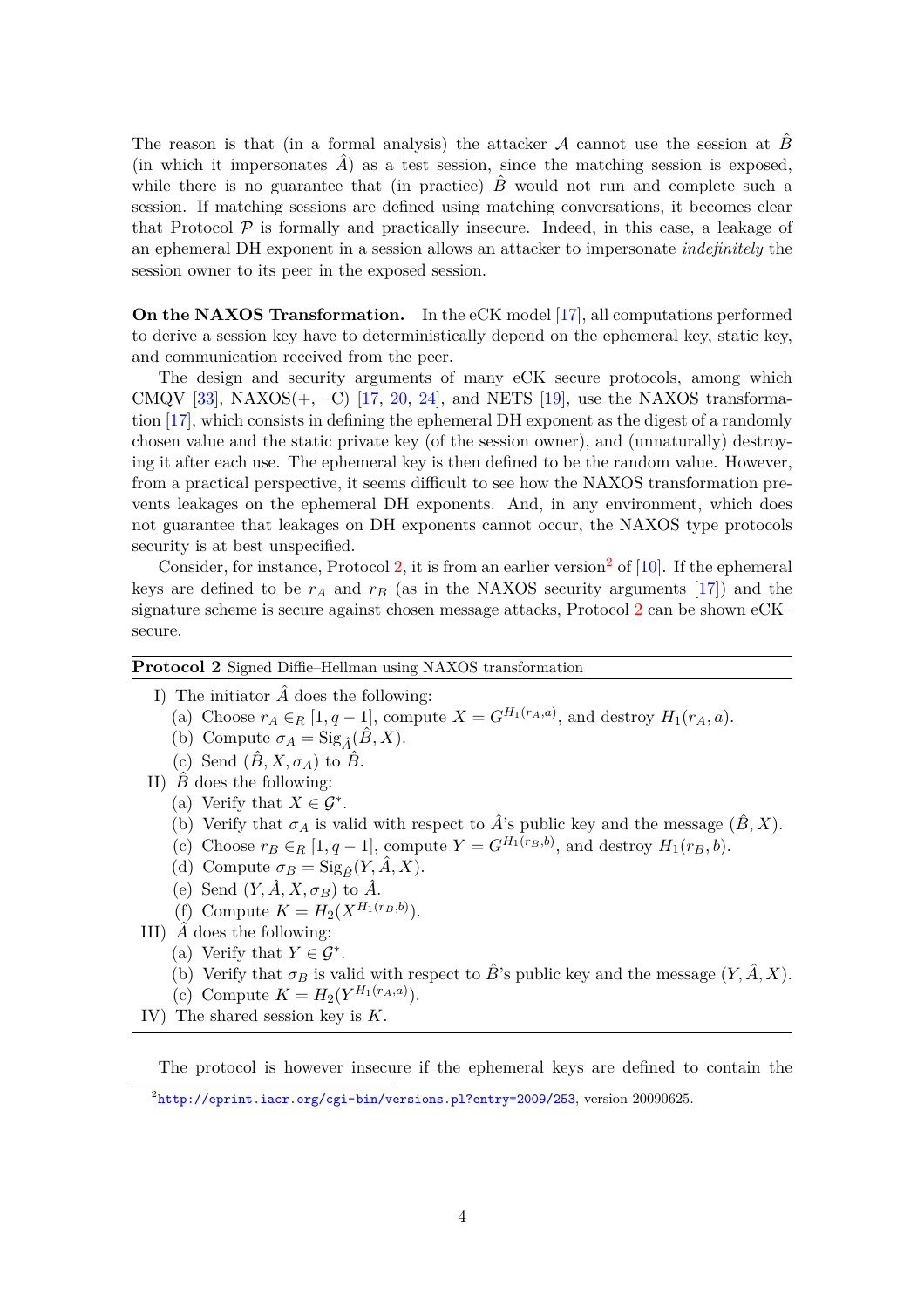ephemeral DH exponents. As an adversary which  $(partially^3)$  learns  $H_1(r_A, a)$  in a session initiated at  $\hat{A}$  with peer  $\hat{B}$ , can *indefinitely* impersonate  $\hat{A}$  to  $\hat{B}$ . For this purpose, the attacker replays to  $\hat{B}$   $\hat{A}$ 's message in the session in which  $H_1(r_A, a)$  leakage happened (namely  $(\hat{B}, X, \sigma_A)$ ), and computes the session key that  $\hat{B}$  derives, using  $H_1(r_A, a)$  and the ephemeral public key *Y* from  $\hat{B}$ .

## <span id="page-4-0"></span>**3 Stronger Security**

In this section, we describe the strengthened eCK model, which considers leakages on intermediate results (the values a party may need to compute between messages or before a session key), encompasses the eCK model [\[17\]](#page-12-2), and provides stronger reveal queries to the attacker.

A common setting wherein key agreement protocols are often implemented is that of a server used together with a (computationally limited) tamper–resistant device, which stores the long–lived secrets. In such a setting, safely reducing the non–idle time computational effort of the device, is usually crucial for implementation efficiency. To reduce the device's non–idle time computational effort, ephemeral keys can be computed on the device in idle–time, or on the host machine when the implemented protocol is ephemeral DH exponent leakage resilient.

In many DH protocols, (C, FH, H)MQV–C [\[18,](#page-12-4) [33,](#page-13-3) [29,](#page-13-4) [14,](#page-12-1) [15\]](#page-12-9) and  $NAXOS(+,-C)$ [\[20,](#page-12-7) [24,](#page-12-5) [17\]](#page-12-2), for instance, the computation of the intermediate results is more costly than that of the ephemeral public key. For these protocols, implementations efficiency is significantly enhanced when the ephemeral keys are computed on the device, while the intermediate results, which require expensive on–line computations and session keys are computed on the host machine. Unfortunately the security of the (e)CK–secure protocols, when leakages on the intermediate results are considered is at best unspecified. A security definition which captures attacks based on intermediate result leakages is clearly desirable. The model we propose captures such attacks, together with the attacks captured in the (e)CK models.

**Session.** We suppose  $n \leq \mathcal{L}(|q|)$  (for some polynomial  $\mathcal{L}$ ) parties  $\hat{P}_{i=1,\dots,n}$  supposed to be probabilistic polynomial time machines and a certification authority (CA) trusted by all parties. The CA is only required to verify that public keys are valid ones (i.e., public keys are only tested for membership in  $\mathcal{G}^*$ ; no proof of possession of corresponding private keys is required). Each party has a certificate binding its identity to its public key. A session is an instance of the considered protocol, run at a party. A session at  $\hat{A}$ <sup></sup> (with peer  $\hat{B}$ ) can be created with parameter  $(\hat{A}, \hat{B})$  or  $(\hat{B}, \hat{A}, m)$ , where *m* is an incoming message, supposed from  $\hat{B}$ ;  $\hat{A}$  is the initiator if the creation parameter is  $(\hat{A}, \hat{B})$ , otherwise a responder. At session activation, a session state is created to contain the information specific to the session. Each session is identified with a tuple  $(\hat{P}_i, \hat{P}_j, \text{out}, \text{in}, \varsigma)$ , wherein  $\hat{P}_i$  is the session holder,  $\hat{P}_j$  is the intended peer, out and in are respectively the concatenation of the messages  $\hat{P}_i$  sends to  $\hat{P}_j$ , or believes to be from  $\hat{P}_j$ , and  $\varsigma$  is  $\hat{P}_i$ 's role in the session (initiator or responder). Two sessions with identifiers  $(\hat{P}_i, \hat{P}_j, \text{out}, \text{in}, \varsigma)$  and  $(\hat{P}'_j, \hat{P}'_i, \text{out}', \text{in}'\varsigma')$  are said to be matching if  $\hat{P}_i = \hat{P}'_i, \hat{P}'_j = \hat{P}'_j, \varsigma \neq \varsigma'$ , and at completion  $\mathfrak{in} = \mathfrak{out}'$  and  $\mathfrak{out} = \mathfrak{in}'$ .

<sup>&</sup>lt;sup>3</sup>If an adversary partially learns  $H_1(r_A, a)$ , it recovers the remaining part, using Shanks' baby step giant step algorithm [\[32\]](#page-13-5) or Pollard's rho algorithm [\[32\]](#page-13-5), if the bits it learns are the most significant ones, or tools from [\[11\]](#page-12-10) if the leakage is on middle–part bits; recovering  $H_1(r_A, a)$  from partial leakage requires some extra computational effort.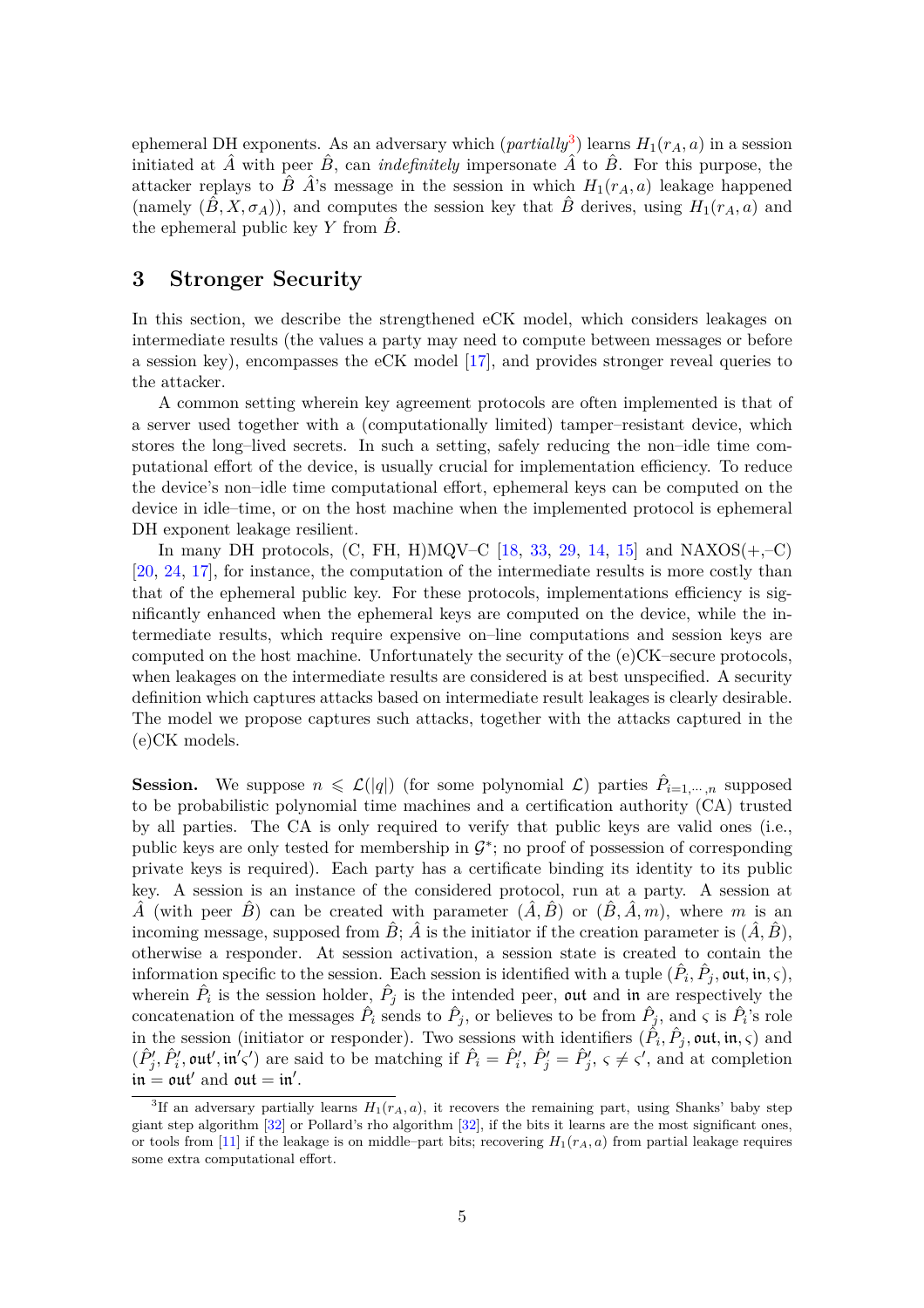For the two–pass DH protocols, each session is denoted with an identifier  $(\hat{A}, \hat{B}, X, \star, \varsigma)$ , where  $\hat{A}$  is the session holder,  $\hat{B}$  is the peer, *X* is the outgoing message, *ς* indicates the role of  $\hat{A}$  in the session (initiator  $(\mathcal{I})$  or responder  $(\mathcal{R})$ ), and  $\star$  is the incoming message *Y* if it exists, otherwise a special symbol meaning that an incoming message is not received yet; in that case, when  $\hat{A}$  receives the public key  $Y$ , the session identifier is updated to  $(\hat{A}, \hat{B}, X, Y, \varsigma)$ . Two sessions with identifiers  $(\hat{A}, \hat{B}, X, Y, \mathcal{I})$  and  $(\hat{B}, \hat{A}, Y, X, \mathcal{R})$  are said to be matching. Notice that the session matching  $(\hat{B}, \hat{A}, Y, X, \mathcal{R})$  can be any session  $(\hat{A}, \hat{B}, X, \star, \mathcal{I})$ ; as  $X, Y \in_R \mathcal{G}^*$ , a session cannot have (except with negligible probability) more than one matching session.

**Adversary and Security.** The adversary  $A$ , is a probabilistic polynomial time machine; outgoing messages are submitted to  $A$  for delivery ( $A$  decides about messages delivery). A is also supposed to control session activations at each party via the  $Send(\hat{P}_i, \hat{P}_j)$  and  $Send(\hat{P}_j, \hat{P}_i, Y)$  queries, which make  $\hat{P}_i$  initiate a session with peer  $\hat{P}_j$ , or respond to the (supposed) session  $(\hat{P}_j, \hat{P}_i, Y, \star, \mathcal{I})$ . We suppose that the considered protocol is implemented at a party following one of the approaches hereunder. We suppose also that at each party an untrusted host machine is used together with a tamper–resistant device. Basing our model on these implementation approaches does not make it specific; rather, this reduces the gap that often exists between formal models and practical security. Such modeling techniques, which take into account hardware devices and communication flows between components, were previously used in [\[6\]](#page-12-11).

**Approach 1.** In this approach, the static keys are stored on the device (a smart–card, for instance) the ephemeral keys are computed on the host machine, passed to the smart–card together with the incoming public keys; the device computes the session key, and provides it to the host machine (application) for use. The information flow between the device and the host machine is depicted in Figure [\(1a\)](#page-5-0). This implementation approach is safe for eCK–secure protocols when ephemeral keys are defined to be ephemeral DH exponents, as a leakage on an ephemeral DH exponent does not compromise the session in which it is used. In addition, when an attacker learns a session key, it gains no useful information about the other session keys.

<span id="page-5-0"></span>

(b) Implementation Approach 2

Figure 1: Implementation Approaches

**Approach 2.** Another approach, which has received less attention in the formal treatment of DH protocols, is when the ephemeral keys, and top level intermediate results are computed on the device, and the host machine is provided with some intermediate results *IR* with which it computes the session key. As the computation of the intermediate results is often more costly than that of the ephemeral public keys, implementation efficiency is often significantly enhanced using this approach. Naturally, this comes with the requirement that leakages on the intermediate results should not compromise any unexposed session. Namely, an adversary may have a malware running on the host machine at a party, and learn all values computed or used at the party,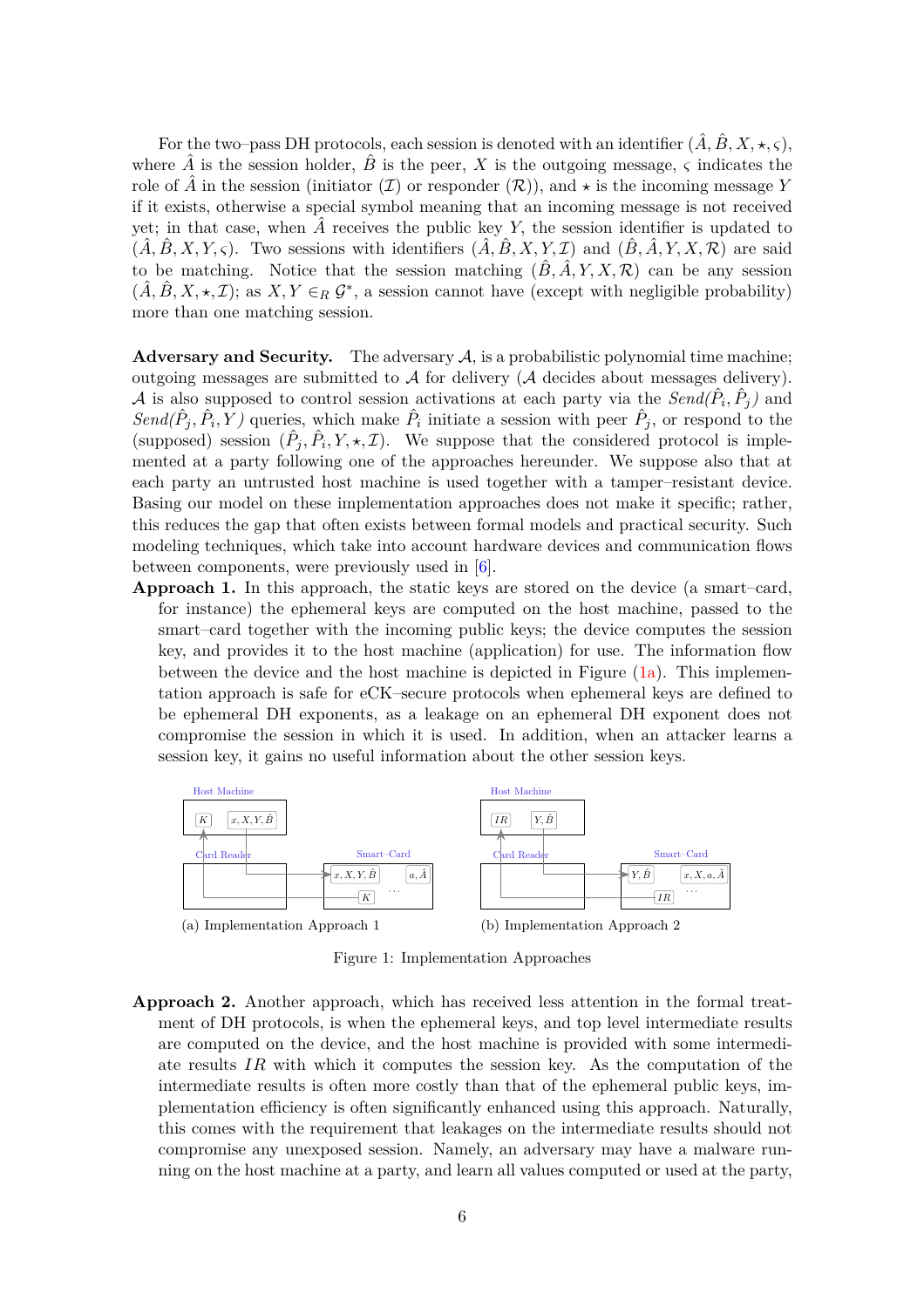except those stored in the party's tamper–proof device; this should not compromise any unexposed session.

We define two sets of queries, modeling leakages that may occur on either implementation approaches. We consider leakages on ephemeral and static private keys, and also on any intermediate (secret) value which evaluation requires a secret information. As the adversary can compute any information which evaluation requires only public information, considering leakages on such data is superfluous.

In Set 1, which models leakages in the first implementation approach, the following queries are allowed.

- *EphemeralKeyReveal(session)*: this query models leakages on ephemeral DH exponents.
- *Corrupt<sub>SC</sub>*(party): this query models an attacker which (bypasses the eventual tamper protection mechanisms on the device, and) gains read access to the device's private memory; it provides the attacker with the device owner's static private key.
- *SessionKeyReveal(session)*: when the attacker issues this query on an already completed session, it is provided with the session key.
- *EstablishParty(party)*: with this query, the adversary registers a static key on behalf of a party; as the adversary controls communications, from there the party is supposed totally controlled by  $A$ . A party against which this query is not issued is said to be *honest*.

In Set 2, which models leakages on the second implementation approach, the following queries are allowed; the definitions remain unchanged for the queries belonging also to Set 1.

- For any node in the *intermediate results,* which computation requires a secret value, a reveal query is defined to allow leakage on the information computed in this node. These queries models leakages that may occur on intermediate results in computing session keys.
- *SessionKeyReveal(session)*.
- *EstablishParty(party)*.
- $\bullet$  *Corrupt<sub>SC</sub>*(*party*).

Before defining the seCK security, we define the session freshness notion. Test queries can only be performed on fresh sessions.

**Definition 1** (Session Freshness). Let  $\Pi$  be a protocol, and  $\hat{A}$  and  $\hat{B}$  two honest parties, *sid* the identifier of a completed session at  $\hat{A}$  with peer  $\hat{B}$ , and *sid*<sup>'</sup> the matching session's identifier. The session *sid* is said to be *locally exposed* if one of the following holds.

- A issues a *SessionKeyReveal* query on *sid*.
- The implementation at *A*ˆ follows the first approach and A issues an *EphemeralKeyReveal* query on *sid* and a *Corrupt*<sub>*SC*</sub> query on  $\hat{A}$ .
- The implementation at  $\hat{A}$  follows the second approach and  $A$  issues an intermediate result query on *sid*.

The session *sid* is said to be *exposed* if (a) it is locally exposed, or (b) its matching session sid' exists and is locally exposed, or (c) *sid'* does not exist and  $A$  issues a  $Corrupt_{SC}$  query on the supposed peer *B*ˆ. An *unexposed* session is said to be *fresh*.

Our session freshness conditions match exactly the intuition of the sessions one may hope to protect. In particular, it lowers (more than in the eCK model) the necessary adversary restrictions for any reasonable security definition. Notice that only the queries corresponding to the implementation approach followed by a party can be issued on it.

**Definition 2** (Strengthened eCK Security)**.** Let Π be a protocol, such that if two honest parties complete matching sessions, then they both compute the same session key.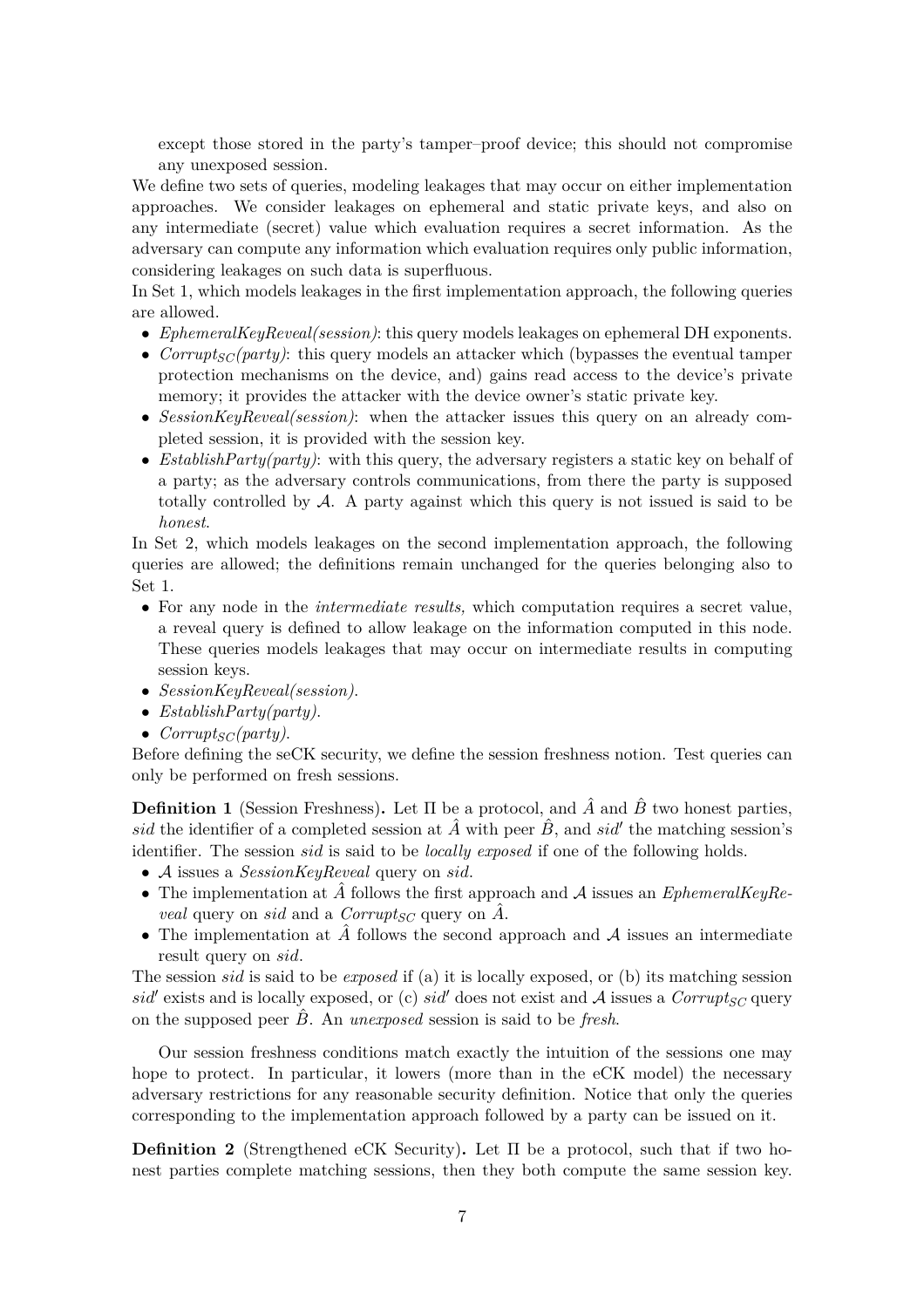The protocol Π is said to be *seCK–secure*, if no polynomially bounded adversary can distinguish a fresh session key from a random value, chosen under the distribution of session keys, with probability significantly greater than 1/2.

**Forward Secrecy.** As shown in [\[14\]](#page-12-1), no implicitely authenticated two–pass key exchange protocol can achieve *forward secrecy*<sup>4</sup> . Indeed, our security definition captures *weak forward secrecy*, which (loosely speaking) is: *any session established without an active involvement of the attacker remains secure, even when the implicated parties static keys are disclosed.* The seCK security definition can be completed with the session key expiration notion [\[7\]](#page-12-0) to capture forward secrecy. Although the protocol we propose can be added with a third message, and yield a protocol which (provably) provides forward secrecy, in the continuation, we work with the security definition without forward secrecy, and focus on two–pass DH protocols.

**Relations between the seCK and eCK models.** In the eCK model, an adversary may compromise the ephemeral key, static key, or the session key at a party, independently of the way the protocol is implemented. The seCK model considers an adversary which may (have a malware running at a party's host machine and) learn all information at the party, except those stored in a tamper–resistant device. The seCK approach seems more prevalent in practice, and reduces the gap that often exists between formal arguments and practical implementations security.

The eCK and seCK session identifiers and matching sessions definitions are the same. When the adversary issues the *Corrupt<sub>SC*</sub> query at a party, it is provided with the party's static key; the *CorruptSC* query is the same as the eCK *StaticKeyReveal* query. For a session between two parties, say  $\hat{A}$  and  $\hat{B}$ , following the first implementation approach, the seCK session *freshness* definition reduces to the eCK freshness. By assuming that all parties follow the first implementation approach, the seCK–security definition reduces to the eCK one; the seCK model encompasses the eCK one.

#### **Proposition 1.** *Any seCK–secure protocol is also an eCK–secure one.*

The seCK model also separates clearly from the eCK model. The eCK model does not consider leakages on intermediate results; and this makes many of the eCK secure protocols insecure in the seCK model. For instance, in the CMQV protocol (shown eCK– secure), an attacker which learns an ephemeral secret exponent in a session, can indefinitely impersonate the session owner; the same holds for the  $(H)MQV(-C)$  protocols [\[29,](#page-13-4) [30\]](#page-13-2). It is not difficult to see that NAXOS cannot meet the seCK security definition. The protocols 1 and 2 from [\[12,](#page-12-12) pp. 6, 12] (shown eCK–secure) fail in authentication when leakages one the intermediate results are considered. Indeed an attacker, which learns the ephemeral secret exponents  $s_1 = x + a_1$  and  $s_2 = x + a_2$  in a session at  $\hat{A}$  (see the steps 2) and 3 of the protocols 1 and 2  $[12]$ , can indefinitely impersonate  $\hat{A}$  to *any* party. Notice that the attacker cannot compute  $\hat{A}$ 's static key from  $s_1$  and  $s_2$ , while it is not difficult to see that leakages on  $s_1$  (or  $s_2$ ) and the ephemeral key, in the *same session* imply  $\hat{A}$ 's static key disclosure.

The seCK model is practically stronger than the CK model [\[7\]](#page-12-0). Key Compromise Impersonation resilience, for instance, is captured in the seCK model while not in CK model. As shown in [\[9\]](#page-12-13), and illustrated in section [2](#page-1-0) with Protocol  $P$ , the CK model is enhanced when matching sessions are defined using matching conversations. In addition, the seCK

<sup>&</sup>lt;sup>4</sup>Some authors, [\[14\]](#page-12-1) for instance, use the term 'perfect forward secrecy', but we prefer 'forward secrecy' to avoid a confusion with (Shannon's) 'perfect secrecy'.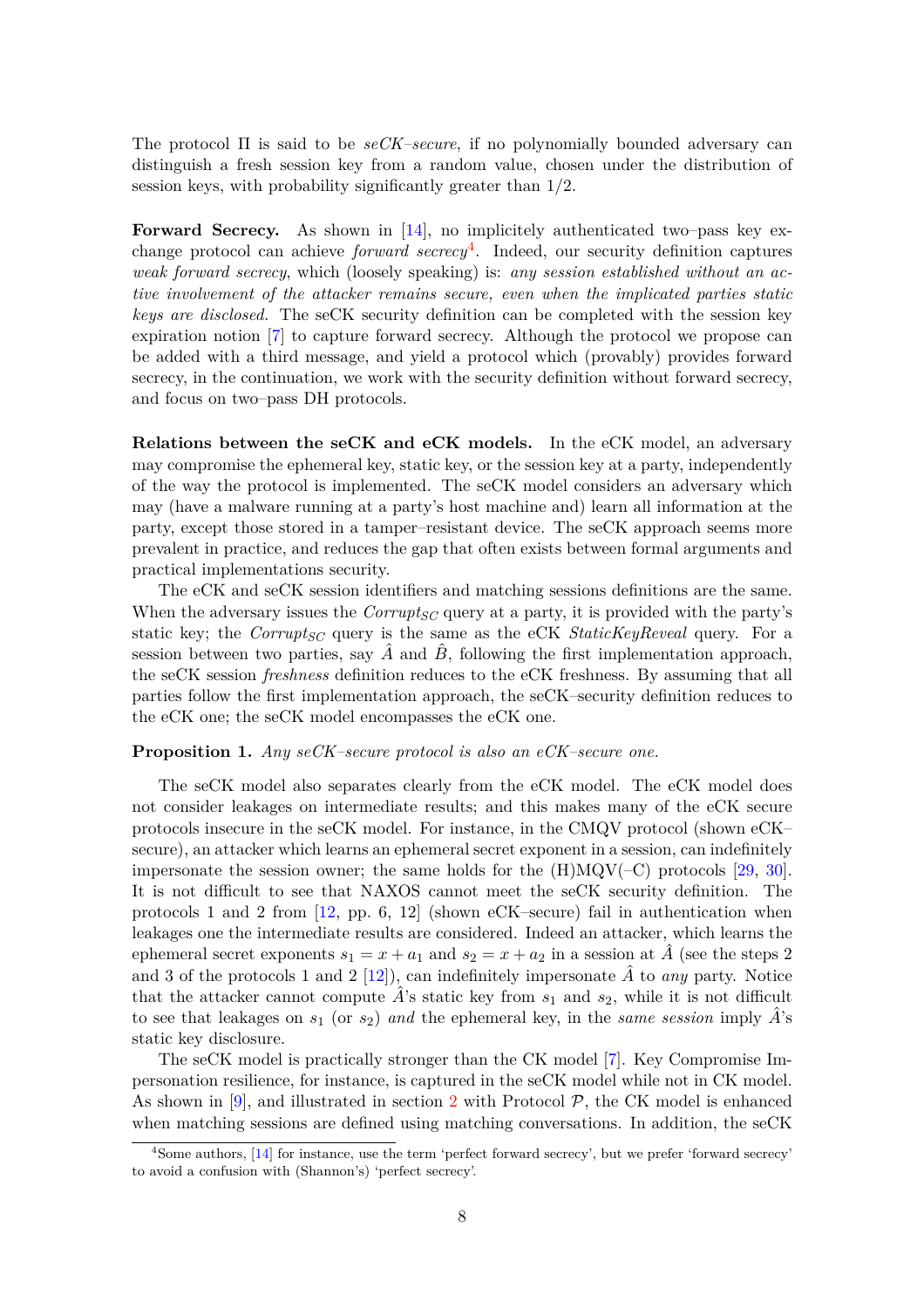reveal query definitions go beyond the usual CK session state definition (ephemeral DH exponents). Compared to the  $CK_{HMQV}$  model<sup>5</sup> [\[14\]](#page-12-1), the reveal query definitions are enhanced in the seCK model to capture attacks based on intermediate result leakages. In the HMQV security arguments [\[14,](#page-12-1) subsection 7.4], the session state is defined to contain the ephemeral DH exponent<sup>6</sup>; the HMQV protocol does not meet the seCK–security  $[29, 30]$  $[29, 30]$ .

## <span id="page-8-0"></span>**4 The Strengthened MQV Protocol**

In this section, we present the *strengthened* MQV protocol, and its building blocks, to show that the seCK security definition is useful, and not limiting; as seCK–secure protocols can be built with usual building blocks. We start with the following variants of the FXCR and FDCR signature schemes [\[29\]](#page-13-4). The security of the FXCR–1 and FDCR–1 schemes can be shown with arguments similar to that of the FXCR and FDCR schemes [\[29,](#page-13-4) [30\]](#page-13-2).

**Definition 3** (FXCR-1 Signature). Let  $\hat{B}$  be a party with public key  $B \in \mathcal{G}^*$ , and  $\hat{A}$ a verifier;  $\hat{B}$ 's signature on a message *m* and challenge *X* provided by  $\hat{A}$  ( $x \in_R [1, q-1]$ ) is chosen and kept secret by  $\hat{A}$ ) is  $Sig_{\hat{B}}(m, X) = (Y, X^{s_B})$ , where  $Y = G^y$ ,  $y \in_R [1, q - 1]$ is chosen by  $\hat{B}$ , and  $s_B = ye + b$ , where  $e = \bar{H}(Y, X, m)$ . And,  $\hat{A}$  accepts the pair  $(Y, \sigma_B)$ as a valid signature if  $Y \in \mathcal{G}^*$  and  $(Y^eB)^x = \sigma_B$ .

<span id="page-8-2"></span>**Proposition 2** (FXCR–1 Security)**.** *Under the CDH assumption in* G *and the RO model, there is no adaptive probabilistic polynomial time attacker, which given a public key B, a challenge*  $X_0$   $(B, X_0 \in_R \mathcal{G}^*)$ , together with hashing and signing oracles, outputs with *non–negligible success probability a triple*  $(m_0, Y_0, \sigma_0)$  *such that:* 

- *(1)*  $(Y_0, \sigma_0)$  *is a valid signature with respect to the public key B, and the message–challenge*  $pair (m_0, X_0);$  and
- (2)  $(Y_0, \sigma_0)$  *was not obtained from the signing oracle with a query on*  $(m_0, X_0)$ *.*

**Definition 4** (FDCR–1 Scheme). Let  $\hat{A}$  and  $\hat{B}$  be two parties with public keys  $A, B \in \mathcal{G}^*$ , and  $m_1, m_2$  two messages. The dual signature of  $\hat{A}$  and  $\hat{B}$  on the messages  $m_1, m_2$  is  $DSig_{\hat{A},\hat{B}}(m_1,m_2,X,Y) = (X^dA)^{ye+b} = (Y^eB)^{xd+a}$ , where  $X = G^x$  and  $Y = G^y$  are chosen respectively by  $\hat{A}$  and  $\hat{B}$ ,  $d = \bar{H}(X, Y, m_1, m_2)$ , and  $e = \bar{H}(Y, X, m_1, m_2)$ .

<span id="page-8-1"></span>**Proposition 3** (FDCR–1 Security). Let  $A = G^a, B, X_0 \in_R \mathcal{G}^*$   $(A \neq B)$ . Under the RO *model, and the CDH assumption in*  $G$ *, given*  $a$ *, A, B,*  $X_0$ *, a message*  $m_{10}$ *, a hashing oracle, together with a signing oracle (simulating B*ˆ*'s role), no adaptive probabilistic polynomial time attacker can output, with non–negligible success probability a triple*  $(m_{20}, Y_0, \sigma_0)$  such *that:*

 $(D)$  *DSig*<sub> $\hat{A}, \hat{B}}(m_{10}, m_{20}, X_0, Y_0) = \sigma_0$ ; and</sub>

(2)  $(Y_0, \sigma_0)$  was not obtained from the signing oracle with a query on some  $(m'_1, X')$  such  $that X_0 = X'$  and  $(m'_1, m'_2) = (m_{1_0}, m_{2_0})$ , where  $m'_2$  is a message returned at signature *query on*  $(m'_1, X')$ ;  $(m_{1_0}, m_{2_0})$  *denotes the concatenation of*  $m_{1_0}$  *and*  $m_{2_0}$ *.* 

The strengthened MQV protocol follows from the FDCR–1 scheme; a run of SMQV is as in Protocol 3. The execution aborts if any verification fails.

 ${}^{5}$ CK<sub>HMQV</sub> is the variant of the CK model in which the HMQV security arguments are provided; however, it seems that the aim of [\[14\]](#page-12-1) was not to propose a new model, as it refers to [\[7\]](#page-12-0) for details [\[14,](#page-12-1) p. 9], and considers its session identifiers and matching sessions definition (which make the  $CK$  and  $CK<sub>HMOV</sub>$  models incomparable) as consistent with the CK model [\[14,](#page-12-1) p. 10]. See [\[10\]](#page-12-3) for a comparison between the CK $_{\text{HMQV}}$ and (e)CK models.

<sup>&</sup>lt;sup>6</sup>In [\[14,](#page-12-1) subsection 5.1], the session state is defined to contain the ephemeral public keys, but this definition is superfluous, as the adversary controls communications between parties.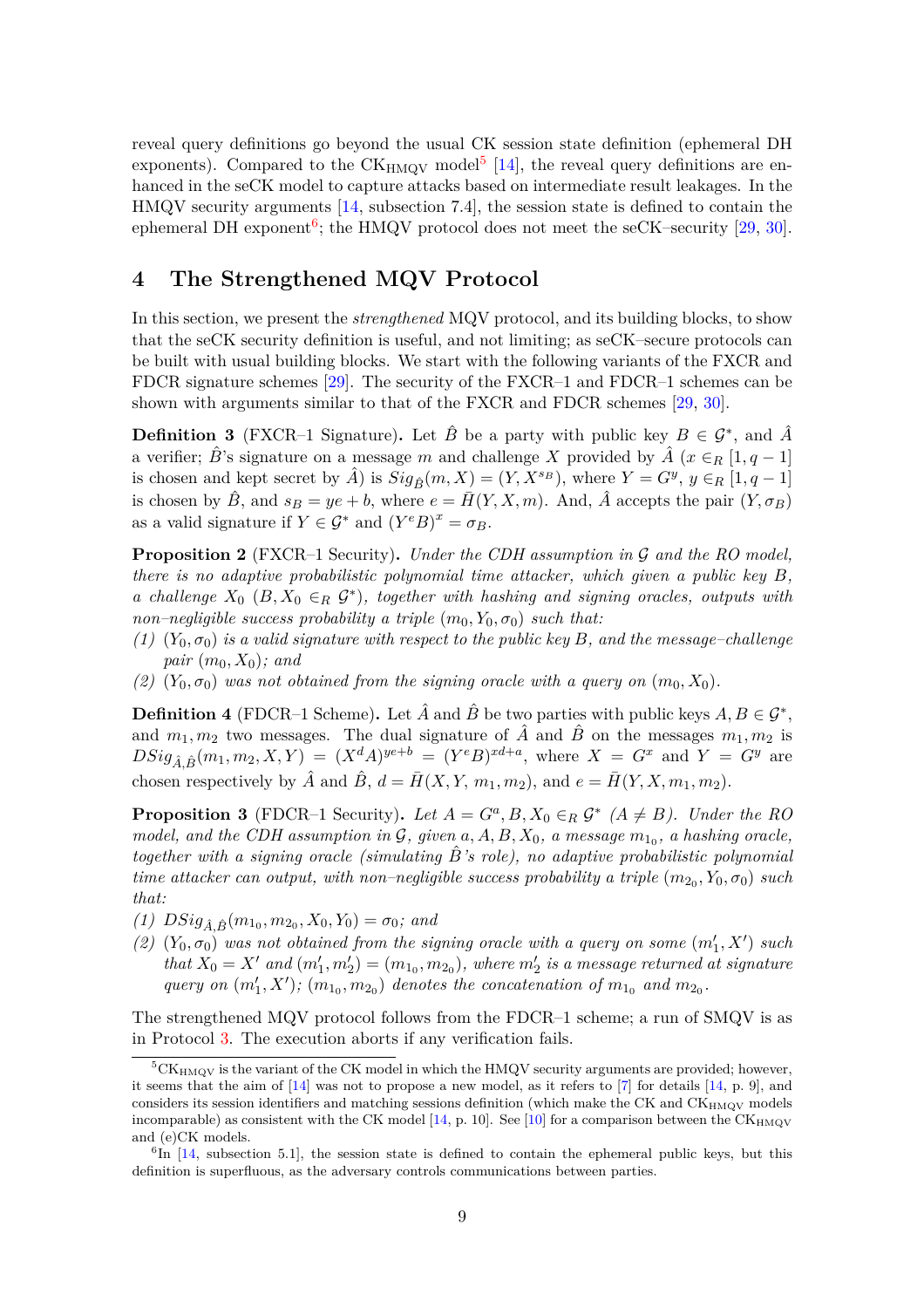<span id="page-9-0"></span>**Protocol 3** The Strengthened MQV Protocol

- I) The initiator  $\hat{A}$  does the following:
	- (a) Choose  $x \in_R [1, q-1]$  and compute  $X = G^x$ .
	- (b) Send  $(\hat{A}, \hat{B}, X)$  to the peer  $\hat{B}$ .
- <span id="page-9-1"></span>II) At receipt of  $(\hat{A}, \hat{B}, X)$ ,  $\hat{B}$  does the following:
	- (a) Verify that  $X \in \mathcal{G}^*$ .
	- (b) Choose  $y \in_R [1, q-1]$  and compute  $Y = G^y$ .
	- (c) Send  $(\hat{B}, \hat{A}, Y)$  to  $\hat{A}$ .
	- (d) Compute  $d = \overline{H}(X, Y, \hat{A}, \hat{B})$  and  $e = \overline{H}(Y, X, \hat{A}, \hat{B})$ .
	- (e) Compute  $s_B = ye + b \mod q$  and  $\sigma = (X^d A)^{s_B}$ .
	- (f) Compute  $K = H(\sigma, \hat{A}, \hat{B}, X, Y)$ .
- <span id="page-9-2"></span>III) At receipt of  $(\hat{B}, \hat{A}, Y)$ ,  $\hat{A}$  does the following:
	- (a) Verify that  $Y \in \mathcal{G}^*$ .
	- (b) Compute  $d = \overline{H}(X, Y, \hat{A}, \hat{B})$  and  $e = \overline{H}(Y, X, \hat{A}, \hat{B})$ .
	- (c) Compute  $s_A = xd + a \mod q$ , and  $\sigma = (Y^eB)^{sa}$ .
	- (d) Compute  $K = H(\sigma, \hat{A}, \hat{B}, X, Y)$ .
- IV) The shared session key is *K*.

**Remark 1.** It may appear that the the SMQV and FHMQV protocols are the same, but this is not the case. Indeed, when implementing the FHMQV or SMQV protocol, it may be desirable to reduce the sensitivity of implementation to side channel attacks [\[13\]](#page-12-14). In the second implementation approach, this seems to be more convenient in SMQV than in FHMQV. In fact, in the FHMQV protocol, the static private keys are always multiplied with publicly known digest values, and then potentially sensitive to well–targeted side channel attacks. In the SMQV protocol, the static private keys are only used in an addition, with the second operand (involving the ephemeral private key) used once, and unknown to the attacker. This makes side channel attacks aiming to reveal the static private keys significantly more difficult against SMQV than against FHMQV.

In SMQV, the shared secret  $\sigma$  is the FDCR–1 signature of  $\hat{A}$  and  $\hat{B}$ , on challenges *X, Y* and messages  $\hat{A}$ ,  $\hat{B}$  (the representation of  $\hat{A}$  and  $\hat{B}$ 's identities). The parties identities and ephemeral keys are used in the final digest computation to make the key replication resilience security attribute immediate (and also to avoid unknown key share attacks). A run of SMQV requires 2.5 times a single exponentiation (2.17 times a single exponentiation when the multiple exponentiation technique  $[22,$  Algorithm 14.88 is used); this efficiency equals that of the remarkable (H, FH)MQV protocols. SMQV provides all the security attributes of the (C, H)MQV protocols, added with ephemeral secret exponent leakage resilience.

Moreover, suppose an implementation of SMQV or  $(C, H)$ MQV using an untrusted<sup>7</sup> host machine together with a device; and suppose that the session keys are used by some applications running on the host machine, and that the ephemeral keys are computed on the device in idle–time. This idle–time pre–computation seems common in practice [\[28\]](#page-13-6) (and possible in both the  $(C, H)MQV$  and SMQV protocols). But, as  $(C, H)MQV$  is not ephemeral secret exponent leakage resilient [\[29,](#page-13-4) [30\]](#page-13-2), the ephemeral secret exponents  $(s_A = x + da \text{ or } s_B = y + eb)$  cannot be used on the untrusted host machine. The exponentiation  $\sigma = (YB^e)^{s_A} = (XA^d)^{s_B}$  has to be performed on the device *in non idletime.* In contrast, for SMQV,  $\sigma = (Y^eB)^{s_A} = (X^dA)^{s_B}$  can be computed on the host

 $7$ There are many reasons for not trusting the host machine: bogus or trojan softwares, viruses, etc.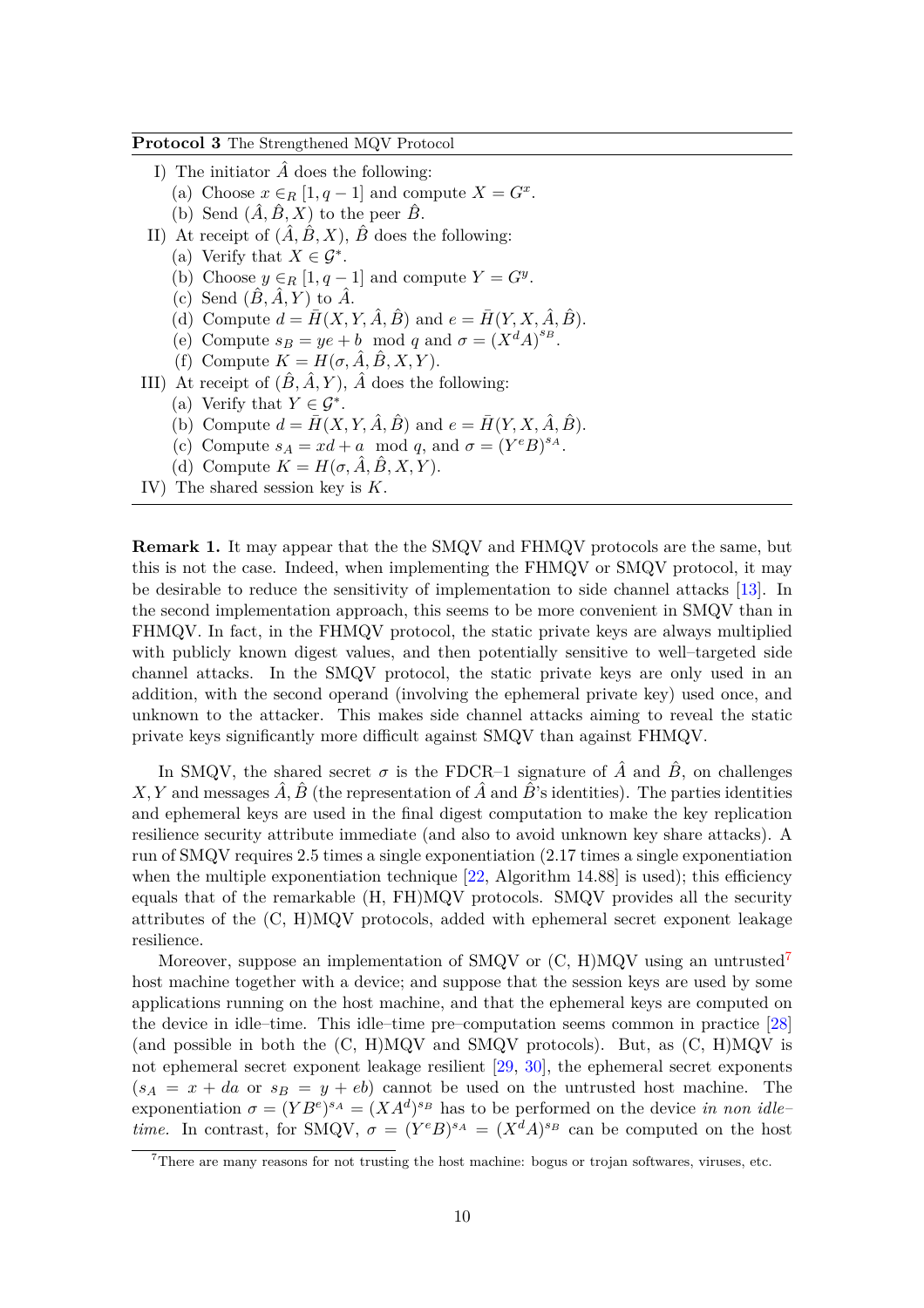machine, after the ephemeral secret exponent is computed on the device. Because the session key is used on the host machine, and a leakage of only the ephemeral secret exponent, in a SMQV session, does not compromise any other session; there is no need to protect the ephemeral secret exponent more than the session key. In SMQV, the non–idle time computational effort of the device reduces to few non–costly operations (one integer addition, one integer multiplication, and one digest computation), while for (C, H)MQV at least one exponentiation has to be performed on the device in non idle–time.

| Protocol          | Security      | Assumptions | NC.  | NICE 1 | NICE 2         |
|-------------------|---------------|-------------|------|--------|----------------|
| $CMQV$ [33]       | eCK           | <b>GDH</b>  | 3E.  | 1E     | 1E             |
| FHMQV [30]        | $CKFHMQV$ GDH |             | 2.5E | 1E     | $1D + 1A + 1M$ |
| $HMQV$ [14]       | $CK_{HMQV}$   | GDH, KEA1   | 2.5E | 1E     | 1E             |
| $MQV$ [18]        |               |             | 2.5E | 1E     | 1E             |
| <b>NAXOS</b> [17] | eCK           | <b>GDH</b>  | 4E   | 3E     | 3E             |
| NAXOS-C $[24]$    | ceCK          | <b>GDH</b>  | 4E   | 3E     | 3E             |
| <b>SMQV</b>       | seCK          | <b>GDH</b>  | 2.5E | 1E     | $1D + 1A + 1M$ |

<span id="page-10-0"></span>Table 1: Security and Efficiency Comparison between SMQV and other DH protocols.

Table [1](#page-10-0) summarizes the comparisons between SMQV and some other DH protocols. All the security reductions are performed using the Random Oracle model [\[2\]](#page-11-4); incoming ephemeral keys are validated<sup>8</sup>. KEA1 stands for "Knowledge of Exponent Assumption" [\[4\]](#page-11-5), CDH and GDH stand respectively for "Computational DH" and "Gap DH" assumptions [\[26\]](#page-13-7). The *'A', 'D', 'E'*, and *'M'* stand respectively for *integer* a*ddition,* d*igest computation,* e*xponentiation, and integer* m*ultiplication*. The NC column indicates the *naive count efficiency (i.e., without optimizations from [\[22,](#page-12-15) Algorithm 14.88] and [\[25\]](#page-12-16));* NICE 1 and NICE 2 indicate the *n*on–*i*dle time *c*omputational *e*ffort of the device in the two approaches (when ephemeral keys are computed in idle–time).

The MQV protocol has no security reduction<sup>9</sup>. The FHMQV security arguments are provided in a model which considers intermediate results and ephemeral key leakages in two separate settings; the model implicitly assumes that all parties follow the same implementation approach, and cannot be shown to encompass the CK or eCK models. In contrast, the seCK model considers also the security of sessions between parties following different implementation approaches, and its matching sessions definition makes it encompass the eCK model. The CMQV and NAXOS protocols are shown eCK–secure, they both use the NAXOS transformation.

The NAXOS–C security arguments are provided in a variant of the eCK model, called *combined eCK model* (ceCK) [\[24\]](#page-12-5), geared to the post–specified peer model. In the post<sup>10</sup> model, the identity of a peer may be unknown at session activation (it is learned during the protocol execution). It is worthwhile to mention that, the separation between the pre and post models security seems unclear. The protocol  $P$  claimed secure in the pre model, and not executable in the post model (unless "modified in a fundamental way") [\[24,](#page-12-5) section 3.1], is insecure in the pre model, if the considered security model is strong enough.

<sup>8</sup>Ephemeral key validation is voluntarily omitted in the HMQV design [\[14\]](#page-12-1), but the HMQV protocol is known to be insecure if ephemeral keys are not validated [\[23\]](#page-12-17).

<sup>&</sup>lt;sup>9</sup>We are aware of [\[16\]](#page-12-18), which shows that under the RO model and the CDH assumption, the MQV variant wherein *d* and *e* are computed as  $\bar{H}(X)$  and  $\bar{H}(Y)$ , is secure in a model of their own design. But, for this MQV variant, an attacker which finds  $x_0 \in [1, q-1]$  such that  $H(G^{x_0}) = 0$ , can impersonate *any* party to *any other* party. Finding such an  $x_0$  requires  $O(2^l)$  digest computations.

<sup>10</sup>The terms 'pre–specified peer' and 'post–specified peer' are respectively shortened to 'pre' and 'post'.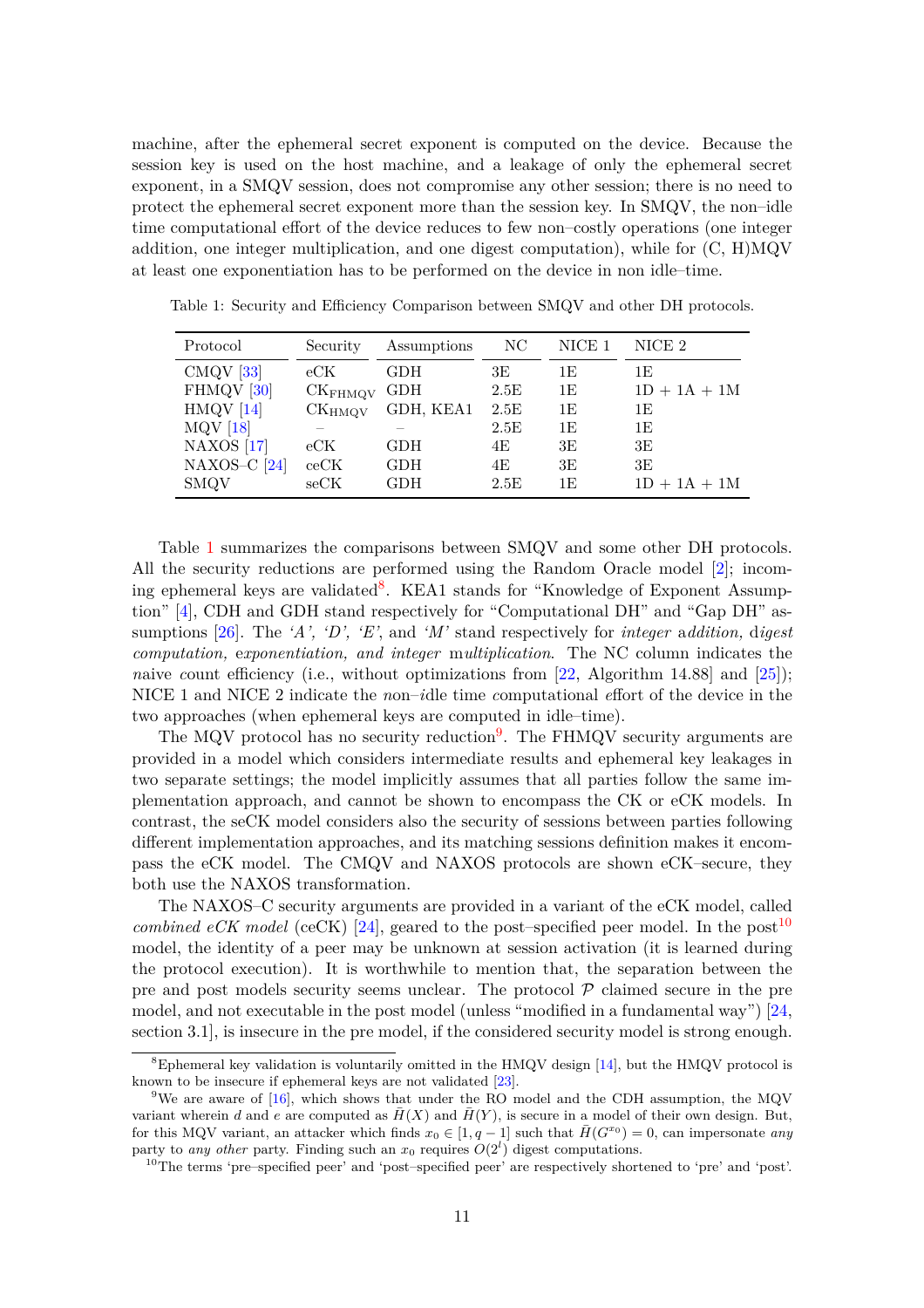The HMQV protocol is executable in the post model, but claimed insecure (in the post– model). In fact, the proposed attack [\[24,](#page-12-5) section 3.2] cannot be performed in practice; not because it requires an important on–line computational effort  $(2^{60}$  operations, when the order of G is a 160–bit prime), but since the step  $(2,c)$  of the attack cannot be performed without changing the  $\hat{M}$  found at the step (2.b). In practice,  $\hat{M}$  (is a certificate, and) is defined to contain *M* (which is provided to the certification authority at certificate issuance), and when *M* is changed, so is  $\hat{M}$  (notice also that changing *M* requires another certificate issuance); and then, after the step  $(2,c)$  of the attack, the claimed equality between  $H(X, \tilde{M})$  and  $H(X, \tilde{B})$  does not hold. For the  $\Sigma_0$  protocol, secure in the post model, while insecure in the pre one  $[24, \text{section } 3.3]$ , the model in which it is shown secure in the post model [\[8\]](#page-12-19) is not strong enough. It is not difficult to see, for instance, that the  $\Sigma_0$  protocol is both eCK and ceCK insecure.

The SMQV protocol provides more security attributes than the  $\text{NAXOS}(+, -\text{C})$ , (C, H)MVQ protocols, in addition to allow particularly efficient implementations, in environments wherein a tamper proof device is used to store private keys.

<span id="page-11-6"></span><span id="page-11-3"></span>**Proposition 4.** *Under the GDH assumption in* G *and the RO model, the SMQV protocol is seCK–secure.*

## **5 Concluding Remarks**

We discussed security shades in the (e)CK moddels. We illustrated the limitations of the CK matching sessions definition; and the insecurity of the NAXOS type protocols when leakages on ephemeral DH exponents are considered. We proposed a new security model, the strengthened eCK model, which encompasses the eCK one, and practically captures the security attributes considered in the CK model. We proposed the Strengthened MQV protocol, which in addition to provide the same efficiency as the (H)MQV protocols, is particularly suited for distributed implementation environments using an untrusted host machine and a tamper–resistant device; in such an environment, the non–idle time computational effort of the device, in a SMQV implementation, reduces to few non–costly operations.

In a forthcoming stage, we will be interested in the enhancement of existing protocols to meet the seCK security definition, and the extension of the strengthened eCK model to consider a wider class of attacks.

### **References**

- <span id="page-11-0"></span>[1] Bellare M., Rogaway P.: Entity Authentication and Key Distribution. In Proc. of Crypto 93, Lecture Notes in Computer Science, vol. 773, pp. 232–249, Springer–Verlag, 1993.
- <span id="page-11-4"></span>[2] Bellare M., Rogaway P.: Random Oracles are Practical: a Paradigm for Designing Efficient Protocols. In Proc. of the first ACM Conference on Computer and Communications Security, pp. 62–73, ACM, 1993.
- <span id="page-11-1"></span>[3] Bellare M., Rogaway P.: Provably Secure Session Key Distribution — The Three Party Case. In Proc. of the twenty–seventh annual ACM symposium on Theory of computing, pp. 57– 66, ACM, 1995.
- <span id="page-11-5"></span>[4] Bellare M., Palacio A.: The Knowledge–of–Exponent Assumptions and 3–round Zero– Knowledge Protocols. In Proc. of Crypto 04, Lecture Notes in Computer Science, vol. 3152, 273–289, Springer–Verlag, 2004.
- <span id="page-11-2"></span>[5] Blake–Wilson S., Johnson D., Menezes A.: Key Agreement Protocols and their Security Analysis. In Proc of the sixth IMA International Conference on Cryptography and Coding, Lecture Notes of Computer Science, vol. 1355, pp. 30–45, Springer–Verlag, 1997.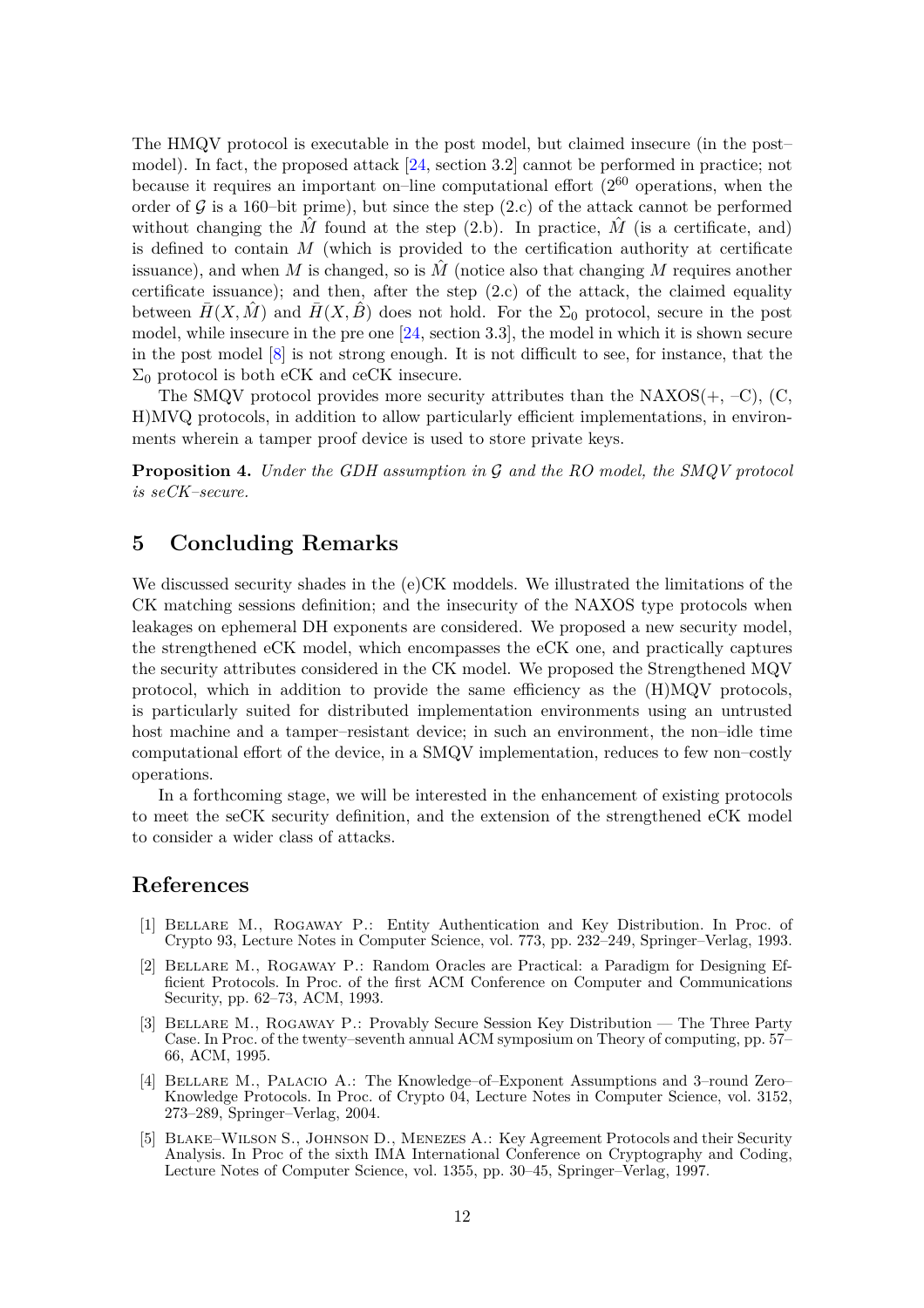- <span id="page-12-11"></span>[6] Bresson E., Chevassut O., Pointcheval D.: Dynamic Group Diffie–Hellman Key Exchange under Standard Assumptions. In Proc. of Eurocrypt 02, Lecture Notes in Computer Science, vol. 2332, pp. 321–336, Springer–Verlag, 2002.
- <span id="page-12-0"></span>[7] CANETTI R., KRAWCZYK H.: Analysis of Key–Exchange Protocols and Their Use for Building Secure Channels. In Proc. of Eurocrypt 01, Lecture Notes in Computer Science, vol. 2045, pp. 453–474, Springer–Verlag, 2001.
- <span id="page-12-19"></span>[8] Canetti R., Krawczyk H.: Security Analysis of IKE's Signature–based Key–Exchange Protocol. In Proc of Crypto 02, Lecture Notes in Computer Science, vol. 2442, pp. 143–161. Springer–Verlag, 2002.
- <span id="page-12-13"></span>[9] Choo K.–K. R., Boyd C., Hitchcock Y.: Examining Indistinguishability–Based Proof Models for Key Establishment Protocols. In Proc. of Asiacrypt 05, Lecture Notes in Computer Science, vol 3788, pp. 585-604, Springer–Verlag, 2005.
- <span id="page-12-3"></span>[10] Cremers C.: Formally and Practically Relating the CK, CK–HMQV, and eCK Security Models for Authenticated Key Exchange. Cryptology ePrint Archive, Report 2009/253, 2009.
- <span id="page-12-10"></span>[11] Gopalakrishnan K., Thériault N., Yao C. Z.: Solving Discrete Logarithms from Partial Knowledge of the Key. In Proc. of Indocrypt 07, Lecture Notes in Computer Science, vol. 4859, pp. 224–237, Springer–Verlag, 2007.
- <span id="page-12-12"></span>[12] Kim M., Fujioka A., Ustaoglu B.: Strongly Secure Authenticated Key Exchange without NAXOS' Approach. In Proc. of the fourth International Workshop on Security, IWSEC 09, Lecture Notes in Computer Science, vol. 5824, pp. 174–191, Springer–Verlag, 2009.
- <span id="page-12-14"></span>[13] Kocher P.: Timing attacks on implementations of Diffe–Hellman, RSA, DSS, and other systems. Advances in Cryptology – Crypto 96, Lecture Notes in Computer Science, vol. 1109, pp. 104–113, Springer–Verlag, 1996.
- <span id="page-12-1"></span>[14] Krawczyk H.: HMQV: A Hight Performance Secure Diffie–Hellman Protocol. Cryptology ePrint Archive, Report 2005/176, 2005.
- <span id="page-12-9"></span>[15] Krawczyk H.: HMQV: A Hight Performance Secure Diffie–Hellman Protocol. In Proc. of Crypto 05, Lecture Notes in Computer Science, vol 3621, pp. 546-566, Springer–Verlag, 2005.
- <span id="page-12-18"></span>[16] Kunz-Jacques S., Pointcheval D.: About the Security of MTI/C0 and MQV. In proc. of the international conference Security and Cryptography for Networks, SCN 2006, Lecture Notes in Computer Science vol. 4116, pp. 156–172, Springer–Verlag, 2006.
- <span id="page-12-2"></span>[17] LaMacchia B., Lauter K., Mityagin A.: Stronger Security of Authenticated Key Exchange. Lecture Notes in Computer Science, vol. 4784, pp. 1–16, Springer–Verlag, 2007.
- <span id="page-12-4"></span>[18] Law L., Menezes A., Qu M., Solinas J., Vanstone S.: *An Efficient protocol for authenticated key agreement,* Designs, Codes and Cryptography, vol. 28(2), pp. 119–134, Kluwer Academic Publishers, 2003.
- <span id="page-12-8"></span>[19] J. Lee, C. S. Park. *An Efficient Authenticated Key Exchange Protocol with a Tight Security Reduction.* Cryptology ePrint Archive, Report 2008/345, 2008.
- <span id="page-12-7"></span>[20] Lee J., Park J. H.: Authenticated Key Exchange Secure under the Computational Diffe– Hellman Assumption. Cryptology ePrint Archive, Report 2008/344, 2008.
- <span id="page-12-6"></span>[21] Maurer U. M., Wolf S.: Diffie–Hellman Oracles. In Proc. of Crypto 96, Lecture Notes in Computer Science, vol. 1109, pp. 268–282, Springer–Verlag, 1996.
- <span id="page-12-15"></span>[22] Menezes A., van Oorschot P., Vanstone S.: Handbook of Applied Cryptography. CRC Press, 1996.
- <span id="page-12-17"></span>[23] Menezes A., Ustaoglu B.: On the Importance of Public–Key Validation in the MQV and HMQV Key Agreement Protocols. In Proc. of Indocrypt 06, Lecture Notes in Computer Science, vol. 4329, pp. 133-147, Springer–Verlag, 2006.
- <span id="page-12-5"></span>[24] Menezes A., Ustaoglu B.: Comparing the Pre– and Post–specified Peer Models for Key Agreement. International Journal of Applied Cryptography, vol. 1(3) pp. 236–250, 2009.
- <span id="page-12-16"></span>[25] M'Raïhi D., Naccache D.: Batch Exponentiation: A Fast DLP-based Signature Generation Strategy. In Proc. of the third ACM conference on Computer and communications security, pp. 58–61, ACM, 1996.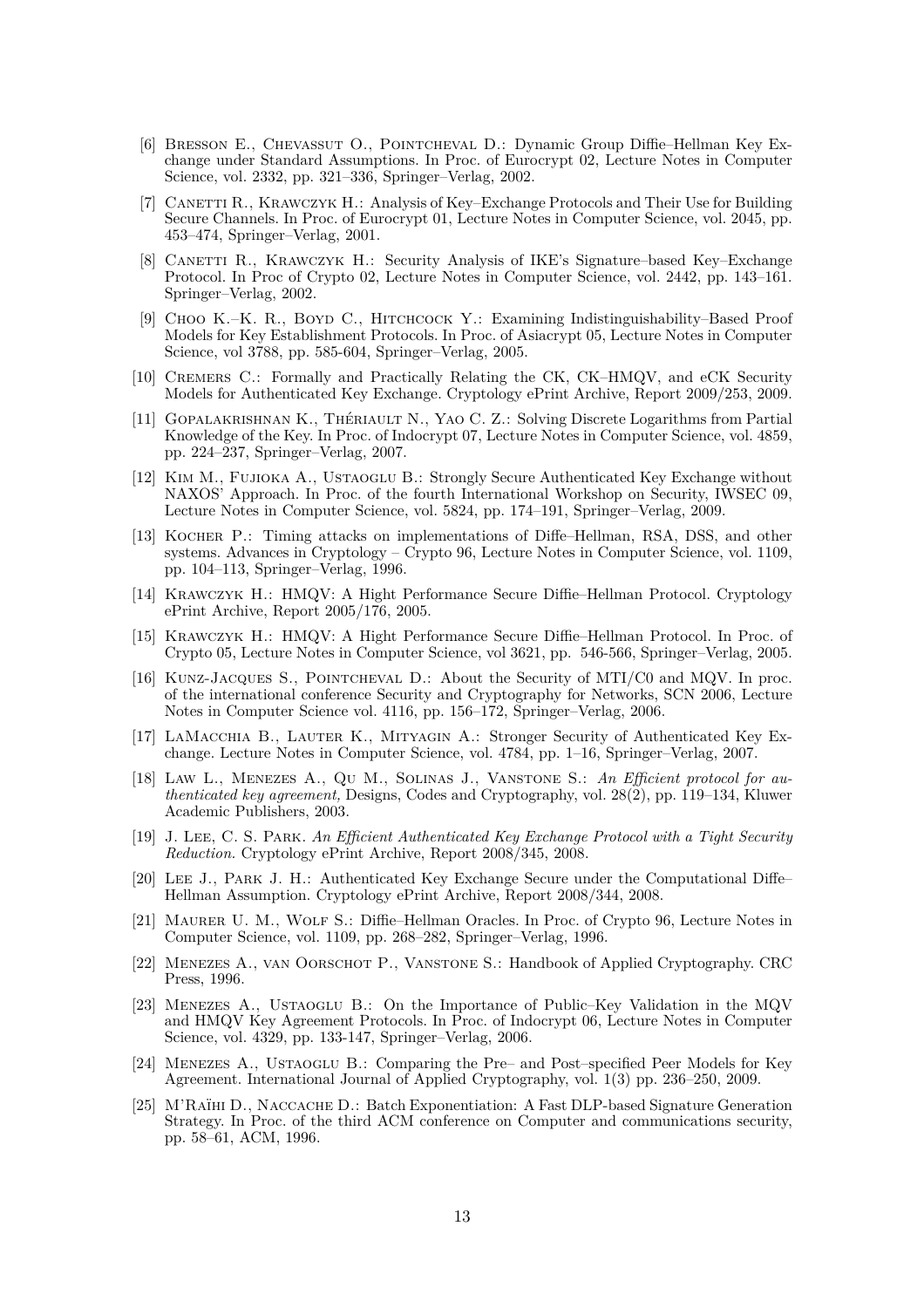- <span id="page-13-7"></span>[26] Okamoto T., Pointcheval D.: The Gap–Problems: A New Class of Problems for the Security of Cryptographic Schemes. In Proc. of Crypto 96, Lecture Notes in Computer Science, vol. 1992, pp. 104–118, Springer–Verlag, 2001.
- <span id="page-13-8"></span>[27] Pointcheval D., Stern J.: Security Arguments for Digital Signatures and Blind Signatures. Journal of Cryptology, vol. 13, pp. 361–396, Springer New York, 2000.
- <span id="page-13-6"></span>[28] SCHNORR C. P.: Efficient Signature Generation by Smart Cards. Journal of Cryptology, vol. 4(3), pp. 161–174, Springer New York, 1991.
- <span id="page-13-4"></span>[29] SARR A. P., ELBAZ-VINCENT PH., BAJARD J. C.: A Secure and Efficient Authenticated Diffie–Hellman Protocol. To appear in Proc. of EuroPKI'09, 2009.
- <span id="page-13-2"></span>[30] Sarr A. P., Elbaz–Vincent Ph., Bajard J. C.: A Secure and Efficient Authenticated Diffie–Hellman Protocol (extended version). Cryptology ePrint Archive, Report 2009/408, 2009.
- <span id="page-13-0"></span>[31] Shoup V.: On Formal Models for Secure Key Exchange. Cryptology ePrint Archive, 1999/012, 1999.
- <span id="page-13-5"></span>[32] Teske E.: Square–root Algorithms for the Discrete Logarithm Problem (A survey). Public Key Cryptography and Computational Number Theory, pp. 283–301, Walter de Gruyter, 2001
- <span id="page-13-3"></span>[33] USTAOGLU B.: Obtaining a secure and efficient key agreement protocol from (H)MOV and NAXOS. Designs, Codes and Cryptography, vol. 46(3), pp. 329–342, Kluwer Academic Publishers, 2008.
- <span id="page-13-1"></span>[34] USTAOGLU B.: Comparing SessionStateReveal and EphemeralKeyReveal for Diffe–Hellman protocols. In Proc. of Provable Security 2009, Lecture Notes in Computer Science, vol. 5848, pp. 183–197, Springer–Verlag, 2009.

## **A Security Analysis of the SMQV Protocol**

In accordance with our security model, the following session activation queries are allowed.

- *Send(* $\overline{A}, \overline{B}$ *),* which makes  $\overline{A}$  perform the step [I\)](#page-9-0) of Protocol 3, and create a session with identifier  $(\hat{A}, \hat{B}, X, \star, \mathcal{I})$ .
- *Send*( $\hat{A}, \hat{B}, X$ ), which makes  $\hat{B}$  perform the step [II\)](#page-9-1) of Protocol 3, and create a session with identifier  $(\hat{B}, \hat{A}, Y, X, \mathcal{R})$ .
- *Send*( $\hat{A}, \hat{B}, X, Y$ ), which makes  $\hat{A}$  update the session identifier  $(\hat{A}, \hat{B}, X, \star, \mathcal{I})$  (if any) to  $(\hat{A}, \hat{B}, X, Y, \mathcal{I})$  and perform the step [III\)](#page-9-2) of SMQV.

The queries in Set 1 are the following: *EphemeralKeyReveal, CorruptSC, SessionKeyReveal,* and *EstablishParty*. In Set 2, the allowed queries are: (*i*) *Corrupt<sub>SC</sub>*, to obtain the static private key of a party; (*ii*) *SessionKeyReveal*, to obtain a session key; (*iii*) *SecretExponentReveal*, to obtain a secret exponent  $s = xd + a$  or  $ye + b$ ; *(iv) SessionSignatureReveal*, to obtain a session signature *σ*; (*v*) *EstablishParty(party)* to register a static public key on behalf of a party.

Recall that an algorithm is said to be a *Decisional Diffie–Hellman Oracle* (DDHO) if on input  $G, X = G^x, Y = G^y$ , and  $Z \in_R \mathcal{G}$ , it outputs 1 if and only if  $Z = G^{xy}$ . And the Gap DH (GDH) assumption [\[26\]](#page-13-7) is said to hold in  $\mathcal{G}^*$  if given a DDHO, there is no polynomially bounded algorithm, which solves the CDH problem in  $\mathcal{G}$ , with non–negligible success probability.

### **A.1 Proof of Proposition [4.](#page-11-6)**

It is immediate from the definition of SMQV that if two honest parties complete matching sessions, they compute the same session key. Suppose an attacker  $A$ , which succeeds with probability significantly greater than 1*/*2 in distinguishing a fresh session key from a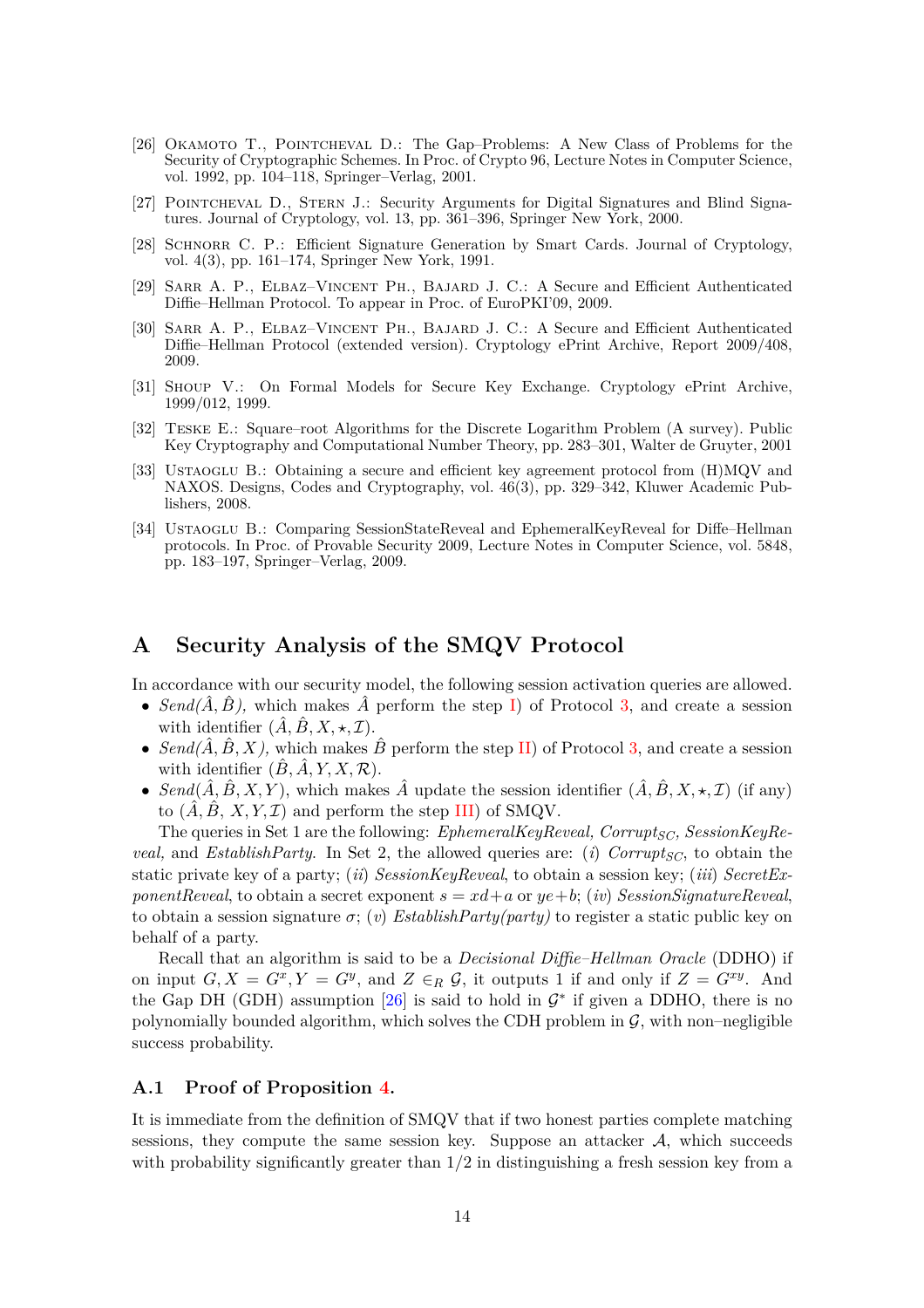random value chosen under the distribution of session keys. Distinguishing a fresh session key from a random value can be performed only in one of the following ways.

**Guessing attack:** A guesses correctly the test session key.

- **Key replication attack:** A succeeds in making two non–matching sessions yield the same session key, it then issues a session key reveal query on one of the sessions, and uses the other as test session.
- **Forging attack:** A computes the session signature  $\sigma$ , and issues a digest query to get the session key.

Under the RO model, guessing and key replications attacks cannot succeed, except with negligible probability. Key replication attacks cannot succeed, as if  $X \neq X'$ , or  $Y \neq Y'$ , or  $\hat{A} \neq \hat{A}'$ , or  $\hat{B} \neq \hat{B}'$ , and no substring of  $\hat{A}$  equals  $\hat{B}$  (and conversely) the probability that  $H(\sigma, \hat{A}, \hat{B}, X, Y)$  equals  $H(\sigma', \hat{A}', \hat{B}', X', Y')$  is negligible. We thus suppose that A succeeds with non–negligible probability in forging attack. Let  $E$  be the event " $A$  succeeds in forging the signature of some fresh session (that we designate by  $sid_0 = (\hat{A}, \hat{B}, X_0, Y_0, \varsigma)$ )." The event  $E$  divides in  $E.1$ : " $A$  succeeds in forging the signature of a fresh with matching session," and E.2: " $A$  succeeds in forging the signature of a fresh without matching session." It suffices to show that neither  $E.1$  nor  $E.2$  can happen with non-negligible<sup>11</sup> probability.

### **Analysis of E.1**

Suppose that E.1 occurs with non–negligible probability; at least one of the following events occurs with non–negligible probability.

E.1.1: "E.1 ∧ both  $\hat{A}$  and  $\hat{B}$  follow the first implementation approach";

E.1.2: "E.1 ∧ both  $\hat{A}$  and  $\hat{B}$  follow the second implementation approach";

E.1.3: "E.1 ∧  $\hat{A}$  and  $\hat{B}$  follow different implementation approaches."

We have to show that none of E.1.1, E.1.2 and E.1.3 can occur, except with negligible probability.

**Analysis of E.1.1.** Since the test session is required to be fresh, the strongest queries that A can perform on  $\hat{A}$ ,  $\hat{B}$ , the test session, and its matching session are (*i*) *Corruptsc* queries on both  $\hat{A}$  and  $\hat{B}$ ; (*ii*) *EphemeralKeyReveal* queries on both *sid*<sub>0</sub> and *sid*<sup>'</sup><sub>0</sub>; (*iii*) a  $Corrupt_{SC}$  query on  $\hat{A}$  and an  $EpheneralKeyReveal$  query on  $sid'_0$ ; (*iv*) an  $Epheme$ *ralKeyReveal* query on *sid*<sub>0</sub> and a *Corrupt<sub>SC</sub>* query on  $\hat{B}$ . It thus suffices to show that none of the following events can happen with non–negligible probability since from any polynomial time machine, which succeeds in E.1.1 and performs weaker queries, one can build a polynomial time machine which succeeds with the same probability, and performs one the strongest allowed queries.

- E.1.1.1: "E.1.1 ∧ *A* issues *Corrupt<sub>SC</sub>* queries on both  $\hat{A}$  and  $\hat{B}$ ";
- E.1.1.2: "E.1.1 ∧ A issues *EphemeralKeyReveal* queries on both  $sid_0$  and  $sid_0'$ ";
- E.1.1.3: "E.1.1 ∧ A issues a *Corrupt<sub>SC</sub>* query on  $\hat{A}$  and an *EphemeralKeyReveal* query on  $sid'_0$ ";
- E.1.1.4: "E.1.1 ∧ A issues an *EphemeralKeyReveal* query on  $sid_0$  and a  $Corrupt_{SC}$  query on  $\hat{B}$ ."

**Event <b>E.1.1.1.** Suppose that **E.1.1.1** occurs with non–negligible probability, using  $\mathcal{A}$  we build a polynomial time CDH solver  $S$ , which succeeds with non–negligible probability.

<sup>&</sup>lt;sup>11</sup>A function  $\mathcal F$  with parameter  $\xi$  is said to be negligible, if for every polynomial  $\mathcal L$ , and every sufficiently large  $\xi$ ,  $\mathcal{F}(\xi) < (|\mathcal{L}(\xi)|)^{-1}$ ; otherwise  $\mathcal F$  is said to be non-negligible.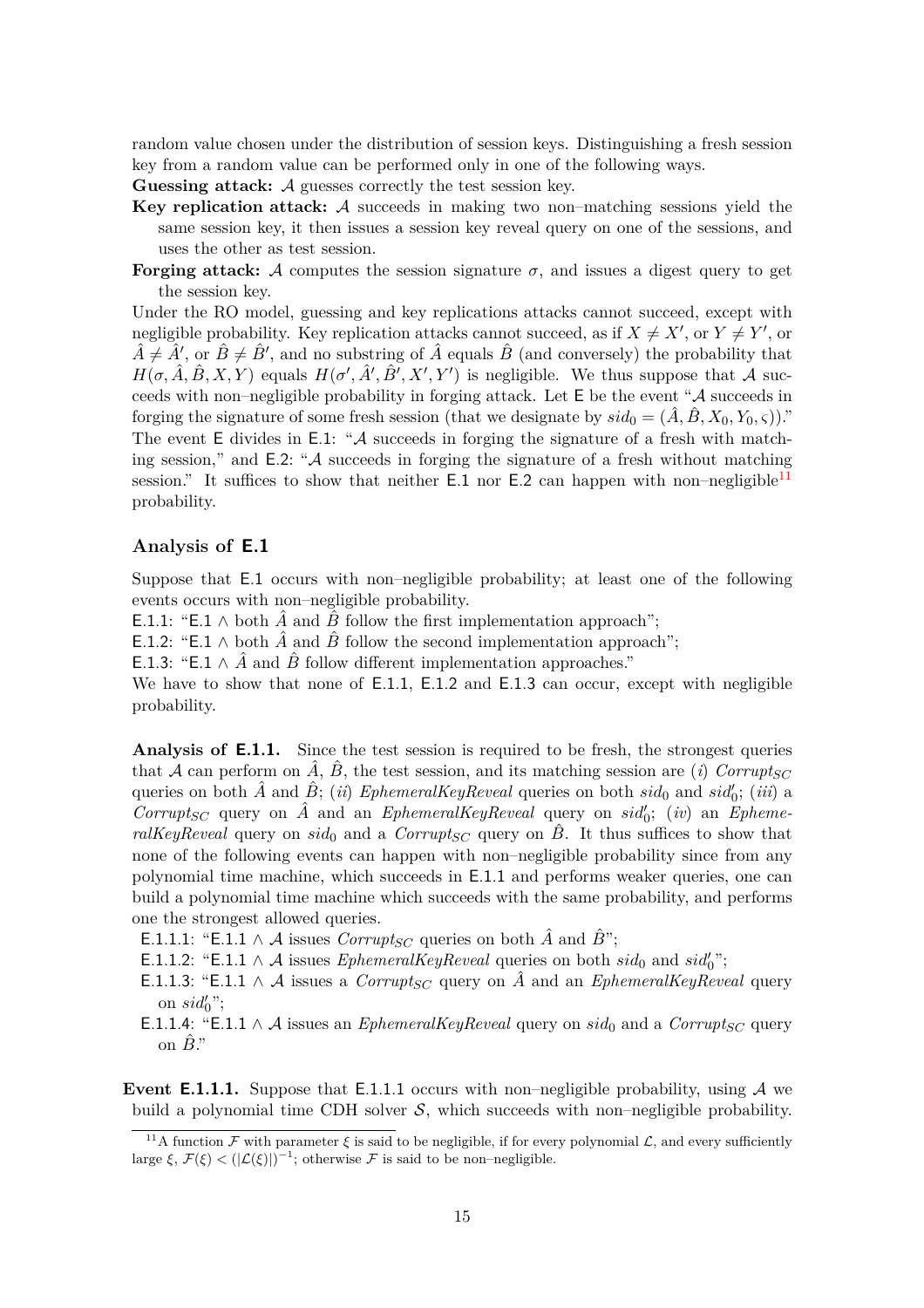The solver interacts with  ${\mathcal A}$  as follows.

- (1) S simulates A's environment, with *n* parties  $\hat{P}_1, \ldots, \hat{P}_n$ , and assigns to each  $\hat{P}_k$  a random static key pair  $(p_k, P_k = G^{p_k})$ , together with an implementation approach indication. We only suppose that the number of parties following the first implementation approach is  $n_1 \geq 2$ . S starts with two empty digest records  $\mathfrak{H}_1$  and  $\mathfrak{H}_2$ . Since A is polynomial (in  $|q|$ ), we suppose that each party is activated at most m times  $(m, n \leq \mathcal{L}(|q|)$  for some polynomial  $\mathcal{L}$ ). S chooses  $i, j \in_R \{k \mid \hat{P}_k \}$  follows the first implementation approach}, and  $t \in_R [1, m]$  (with these choices,  $S$  is guessing the test session). We refer to  $\hat{P}_i$  as  $\hat{A}$  and  $\hat{P}_j$  as  $\hat{B}$ .
- (2) At  $\bar{H}$  digest query on some  $\varrho = (\tilde{X}, Y, \hat{P}_l, \hat{P}_m)$ , S answers as follows: if there exists some *d* such that  $(\varrho, d)$  already belongs to  $\mathfrak{H}_1$ , S returns *d*; else, S provides A with  $d \in_R \{0,1\}^l$ , and appends  $(\varrho, d)$  to  $\mathfrak{H}_1$ .
- (3) At *H* digest query on some  $\psi = (\sigma, \hat{P}_l, \hat{P}_m, X, Y)$ , S responds as follows: if  $(\psi, \kappa)$ already belongs to  $\mathfrak{H}_2$ , for some  $\kappa$ , S returns  $\kappa$ ; else, S chooses  $\kappa \in_R \{0,1\}^{\lambda}$ , provides A with  $\kappa$ , and appends  $(\psi, \kappa)$  to  $\mathfrak{H}_2$ .
- (4) At  $Send(\hat{P}_l, \hat{P}_m)$  query, S chooses  $x \in_R [1, q-1]$ , creates a session with identifier  $(\hat{P}_l, \hat{P}_m, X, \star, \mathcal{I})$ , and provides A with the message  $(\hat{P}_l, \hat{P}_m, X)$ .
- (5) At  $Send(\hat{P}_m, \hat{P}_l, Y)$  query, S chooses  $x \in_R [1, q-1]$ , creates a session with identifier  $(\hat{P}_l, \hat{P}_m, X, Y, \mathcal{R})$ , provides A with the message  $(\hat{P}_l, \hat{P}_m, X)$ , and completes the session  $(\hat{P}_l, \hat{P}_m, X, Y, \mathcal{R})$  (S also updates  $\mathfrak{H}_1$  and  $\mathfrak{H}_2$  in this step).
- (6) At  $Send(\hat{P}_l, \hat{P}_m, X, Y)$  query, S updates the identifier  $(\hat{P}_l, \hat{P}_m, X, \star, \mathcal{I})$  (if any) to  $sid =$  $(\hat{P}_l, \hat{P}_m, X, Y, \mathcal{I})$ . If the *sid'* session exists and is already completed, S sets the *sid* session key to that of *sid*′ . Else, if a digest query was previously issued on some  $\psi = (\sigma, \hat{P}_l, \hat{P}_m, X, Y)$ , and if  $\sigma$  is the *sid* session signature (S can compute the session signature), S sets the session key to  $H(\psi)$ . Else, S chooses  $\kappa \in_R \{0,1\}^{\lambda}$ , sets the session key to  $\kappa$ , and updates  $\mathfrak{H}_2$ .
- (7) If A issues a *CorruptSC*, an *EphemeralKeyReveal*, a *SessionKeyReveal*, or an *Estab* $lishParty$  query at a party following the first implementation approach,  $S$  answers faithfully.
- (8) If A issues a *CorruptSC*, a *SessionKeyReveal*, a *SecretExponentReveal*, a *SessionSignatureReveal*, or an *EstablishParty* query at a party following the second implementation approach,  $S$  answers faithfully.
- (9) At the activation of the *t*–th session at  $\hat{A}$ , if the peer is not  $\hat{B}$ , S aborts; else, S provides A with  $(\hat{A}, \hat{B}, X_0)$  (recall that S takes as input  $X_0$  and  $Y_0 \in_R \mathcal{G}^*$ ).
- (10) At the activation of the session matching the *t*–th session at  $\hat{A}$ ,  $\hat{S}$  provides  $\hat{A}$  with  $(\hat{B}, \hat{A}, Y_0)$ .
- (11) In any of the following situations,  $\mathcal S$  aborts.
	- A halts with a test session different from the  $t$ –th session at  $\hat{A}$ .
	- A issues a *SessionKeyReveal* or an *EphemeralKeyReveal* query on the *t*–th session at  $\hat{A}$  or its matching session.
	- A issues an *EstablishParty* query on  $\hat{A}$  or  $\hat{B}$ .
- (12) If A provides a guess  $\sigma_0$  of the test session signature, S outputs

$$
\begin{aligned} \left(\sigma_0 (X_0^{d_0} A)^{-b} Y_0^{-a e_0}\right)^{(d_0 e_0)^{-1}} &= \left((X_0^{d_0} A)^{y_0 e_0} Y_0^{-a e_0}\right)^{(d_0 e_0)^{-1}} \\ &= \left((Y_0^{e_0})^{x_0 d_0 + a} Y_0^{-a e_0}\right)^{(d_0 e_0)^{-1}} \end{aligned}
$$

as a guess for  $CDH(X_0, Y_0)$ . Otherwise S aborts.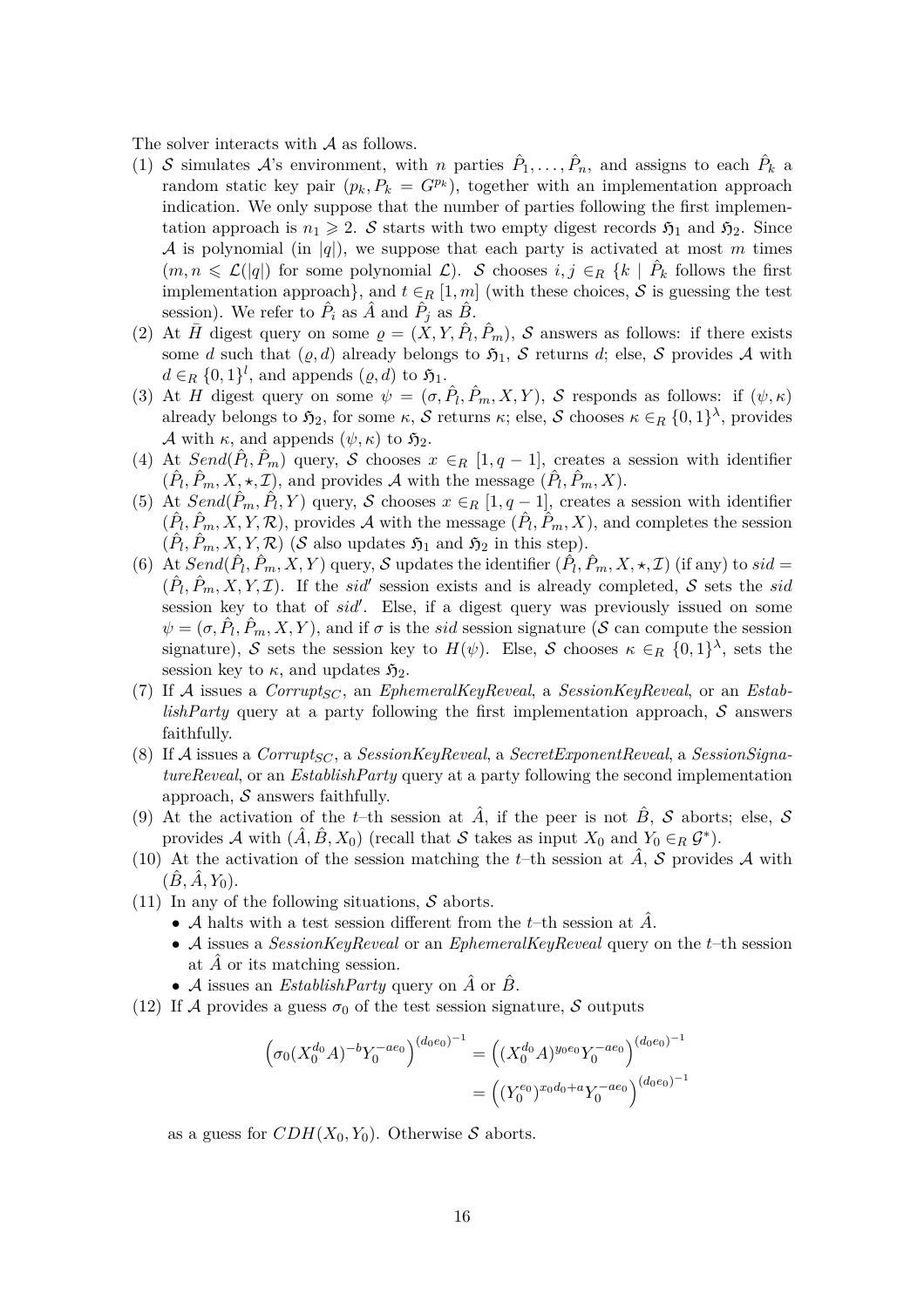The simulated environment is perfect except with negligible probability; and if  $A$  is polynomial, so is  $\mathcal S$ . When  $\mathcal A$  activates the test session and its matching session, the ephemeral keys  $X_0$  and  $Y_0$  it is provided with are chosen uniformly at random in  $\mathcal{G}^*$ ; their distribution is the same as that of the real *X* and *Y.* The probability of guessing correctly the test session is  $(n_1^2m)^{-1}$ ; and if S guesses correctly the test session and E.1.1.1 occurs, S does not abort. Thus S succeeds with probability  $(n_1^2m)^{-1}$  Pr(E.1.1.1) which is non-negligible, unless Pr(E.1.1.1) is negligible. This shows that under the CDH assumption and RO model, E.1.1.1 cannot occur, except with negligible probability.

**Event <b>E.1.1.2.** If E.1.1.2 occurs with non–negligible probability, using  $A$ , we build a polynomial time CDH solver, which succeeds with non–negligible probability. For this purpose, we modify the simulation in the analysis of E.1.1.1 as follows.

- S takes as input  $A, B \in_R \mathcal{G}^*$ .
- $\hat{A}$  and  $\hat{B}$ 's public keys are set to A and B; the corresponding private keys are unknown. (S also keeps a list of the completed session identifiers together with the session keys).
- At  $Send(\hat{P}_m, \hat{P}_l, Y)$  query, with  $\hat{P}_l = \hat{A}$  or  $\hat{B}$ , S responds as follows.
	- $-$  S chooses  $x \in_R [1, q-1]$ , computes  $X = G^x$ , creates a session with identifier  $sid' = (\hat{P}_l, \hat{P}_m, X, Y, \mathcal{R})$ , and provides A with the message  $(\hat{P}_l, \hat{P}_m, X)$ .
	- $-\mathcal{S}$  chooses  $\kappa \in_R \{0,1\}^{\lambda}$ ,  $d, e \in_R \{0,1\}^l$  and sets  $\bar{H}(X, Y, \hat{P}_m, \hat{P}_l) = d, \bar{H}(Y, X, \hat{P}_m, \hat{P}_l)$  $\hat{P}_l$ ) = *e*, and the *sid'* session key to *κ*.
- At  $Send(\hat{P}_l, \hat{P}_m, X, Y)$  query, with  $\hat{P}_l = \hat{A}$  or  $\hat{B}$ , S does the following.
	- $\mathcal{S}$  updates the session identifier  $(\hat{P}_l, \hat{P}_m, X, \star, \mathcal{I})$  (if any) to  $sid = (\hat{P}_l, \hat{P}_m, X, Y, \mathcal{I})$ . **–** And, (*i*) if a value is already assigned to the *sid*′ session key, S sets the *sid* session key to that of *sid*′ . (*ii*) Else, if a digest query was previously issued on some  $\psi = (\sigma, \hat{P}_l, \hat{P}_m, X, Y)$ , and if  $\sigma = CDH(X^dP_l, Y^eP_m)$  (in this case, *d* and *e* are already defined, and the verification is performed using the DDHO),  $S$  sets the *sid* session key to  $H(\psi)$ . (*iii*) Else, S chooses  $\kappa \in_R \{0,1\}^{\lambda}$ , and sets the *sid* session key to  $\kappa$ ; if no value was previously assigned to  $h_1 = \overline{H}(X, Y, \hat{P}_l, \hat{P}_m)$  (resp.  $h_2 = \bar{H}(Y, X, \hat{P}_l, \hat{P}_m)$ , S chooses  $d \in_R \{0, 1\}^l$  and sets  $h_1 = d$  (resp.  $h_2 = d$ ).
- At A's digest query on  $\psi = (\sigma, \hat{P}_l, \hat{P}_m, X, Y)$ , with  $\hat{P}_l = \hat{A}$  or  $\hat{B}$ , or  $\hat{P}_m = \hat{A}$  or  $\hat{B}$ ,  $S$  responds as follows.
	- **–** If there is some *κ* such that  $(ψ, κ)$  already belongs to  $\mathfrak{H}_2$ ,  $\mathcal{S}$  returns *κ*.
	- $-$  Else, (*i*) if there is an already completed session with identifier  $sid = (\hat{P}_l, \hat{P}_m, X, Y, \mathcal{I})$ or *sid'*, and if  $\sigma = CDH(X^dP_l, Y^eP_m)$ , then S returns the completed session's key. (*ii*) Else, S chooses  $\kappa \in_R \{0,1\}^{\lambda}$ , sets  $H(\psi) = \kappa$ , and provides A with  $\kappa$ ; if no value was previously assigned to  $h_1 = \overline{H}(X, Y, \hat{P}_l, \hat{P}_m)$  (resp.  $h_2 = \overline{H}(Y, X, \hat{P}_l, \hat{P}_m)$ ), S chooses  $d \in_R \{0,1\}^l$  and sets  $h_1 = d$  (resp.  $h_2 = d$ ).
- When A activates the *t*-th session at  $\hat{A}$ , if the peer is not  $\hat{B}$ , S aborts; else S chooses  $x_0 \in_R [1, q-1]$ , and provides A with the message  $(\hat{A}, \hat{B}, X_0 = G^{x_0})$ .
- When A activates the session matching the *t*–th session at  $\hat{A}$ , S chooses  $y_0$ ,  $\in_R$  [1, q-1], and provides  $\mathcal A$  with  $(\hat B, \hat A, Y_0 = G^{y_0})$ .
- If A issues an *EphemeralKeyReveal* query on the *t*-th session at  $\hat{A}$  or its matching session,  $S$  answers faithfully.
- $S$  aborts in any of the following situations:
	- **–** A halts with a test session different from the *t*–th session at *A*ˆ;
	- **–** A issues a *SessionKeyReveal* query on the *t*–th session at *A*ˆ or its matching session;
	- $-$  A issues a *Corrupt<sub>SC</sub>* or an *EstablishParty* query on  $\hat{A}$  or  $\hat{B}$ ;
- If A halts with a guess  $\sigma_0$  fo the test session signature, S outputs a guess of  $CDH(A, B)$ from  $\sigma_0, x_0, y_0, d_0$ , and  $e_0$ .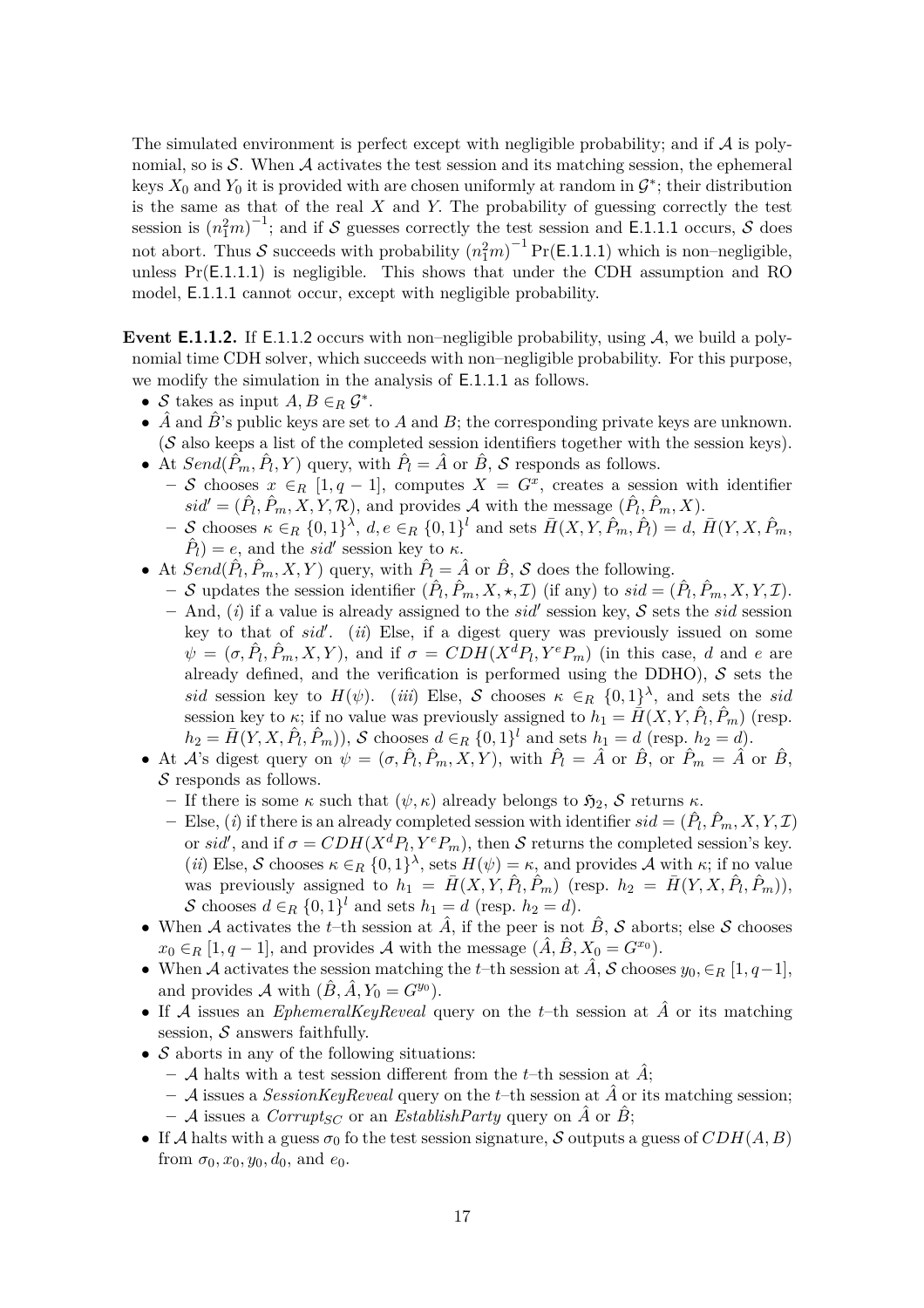Under the RO model, the simulation remains perfect, except with negligible probability. And, if  $E.1.1.2$  occurs with non-negligible probability, A succeeds with non-negligible probability under this simulation. If A succeeds and S guesses correctly the test session (this happens with probability  $(n_1^2m)^{-1}$  Pr(**E.1.1.2**)), S outputs  $CDH(A, B)$ . Under the GDH assumption and the RO model, E.1.1.2 cannot occur, unless with negligible probability.

**Events E.1.1.3** and **E.1.1.4.** The roles of  $\hat{A}$  and  $\hat{B}$  in **E.1.1.3** and **E.1.1.4** are symmetrical; it then suffices to discuss E.1.1.3. If E.1.1.3 occurs with non–negligible probability, using A, we build a polynomial time CDH solver which succeeds with non–negligible probability. We modify the simulation in the analysis if  $E.1.1.1$  as follows.

- S takes as input  $X_0, B \in_R \mathcal{G}^*$ .
- $\hat{B}$ 's public key is set to *B* (the corresponding private key is unknown), and  $\hat{A}$ 's key  $pair \text{ is } (a = p_i, G^a), p_i \in_R [1, q-1].$
- At  $Send(\hat{P}_m, \hat{B}, X)$  query, S responds as follows. (*i*) S chooses  $y \in_R [1, q-1]$ , computes  $Y = G^y$ , creates a session with identifier  $sid' = (\hat{B}, \hat{P}_m, Y, X, \mathcal{R})$ , and provides A with the message  $(\hat{B}, \hat{P}_m, Y)$ . (*ii*) S chooses  $\kappa \in_R \{0,1\}^{\lambda}$ ,  $d, e \in_R \{0,1\}^l$ , sets the *sid'* session key to  $\kappa$ ,  $\bar{H}(X, Y, \hat{P}_m, \hat{B}) = d$ , and  $\bar{H}(Y, X, \hat{P}_m, \hat{B}) = e$ .
- At  $Send(\hat{B}, \hat{P}_m, Y, X)$  query:
	- $-\mathcal{S}$  updates the session identifier  $(\hat{B}, \hat{P}_m, Y, \star, \mathcal{I})$  (if any) to  $sid = (\hat{B}, \hat{P}_m, Y, X, \mathcal{I})$ .
	- **–** And, (*i*) if a value is already assigned to the *sid*′ session key, S sets the *sid* session key to that of *sid'*. (*ii*) Else, if a digest query was previously issued on some  $\psi =$  $(\sigma, \hat{B}, \hat{P}_m, Y, X)$  (in this case, *d* and *e* are defined) and if  $\sigma = CDH(X^dP_m, Y^eB)$ , S sets the *sid* session key to  $H(\psi)$ . (*iii*) Else, S chooses  $\kappa \in_R \{0,1\}^{\lambda}$  and sets the *sid* session key to *κ*; if no value was previously assigned to  $h_1 = \bar{H}(Y, X, \hat{B}, \hat{P}_m)$  $(\text{resp. } h_2 = \bar{H}(X, Y, \hat{B}, \hat{P}_m)),$  S chooses  $d \in_R \{0, 1\}^l$  and sets  $h_1 = d$  (resp.  $h_2 = d$ ).
- At  $\mathcal{A}$ 's digest query on some  $\psi = (\sigma, \hat{P}_l, \hat{P}_m, X, Y)$ , with  $\hat{P}_l = \hat{B}$  or  $\hat{P}_m = \hat{B}$ , S responds as follows. (*i*) If the same query was previously issued,  $S$  returns the previously returned value. (*ii*) Else, if there is an already completed session with identifier  $sid =$  $(\hat{P}_l, \hat{P}_m, X, Y, \mathcal{I})$  or *sid'*, and if  $\sigma = CDH(X^dP_l, Y^eP_m)$ , S returns the completed session's key. (*iii*) Else, S chooses  $\kappa \in_R \{0,1\}^{\lambda}$ , sets  $H(\psi) = \kappa$ , and provides A with *κ*. If no value was previously assigned to  $h_1 = \bar{H}(X, Y, \hat{P}_l, \hat{P}_m)$  (resp.  $h_2 =$  $\bar{H}(Y, X, \hat{P}_l, \hat{P}_m)$ , S chooses  $d \in_R \{0, 1\}^{\lambda}$  and sets  $h_1 = d$  (resp.  $h_2 = d$ ).
- When A activates the *t*-th session at  $\hat{A}$ , if the peer is not  $\hat{B}$ , S aborts; otherwise, S provides A with  $(\hat{A}, \hat{B}, X_0)$  (recall the solver takes as input  $X_0$  and  $B$ ).
- When A activates the session matching the *t*–th session at  $\hat{A}$ , S chooses  $y_0 \in_R [1, q-1]$ , and provides  $\mathcal A$  with  $(\hat B, \hat A, Y_0)$ .
- If A issues an *EphemeralKeyReveal* query on the session matching the *t*–th session at  $\ddot{A}$ ,  $S$  answers faithfully.
- In any of the following situations,  $S$  aborts.
	- **–** A halts with a test session different from the *t*–th session at *A*ˆ.
	- $-$  A issues a *Corrupt<sub>SC</sub>* query on  $\hat{B}$  or an *EstablishParty* query on  $\hat{A}$  or  $\hat{B}$ .
	- $\cal A$  issues an  ${\it EphemeralKeyReveal}$  query on the  $t\text{–th}$  session at  $\hat A.$
- If A halts with a guess  $\sigma_0$ , S produces  $(\sigma_0(X_0^{d_0}A)^{-y_0e_0}B^{-a})^{e_0^{-1}}$  as a guess for  $CDH(X_0, B)$ .

The simulation remains perfect, except with negligible probability; the solver  $\mathcal S$  guesses correctly the test session with probability  $(n_1^2m)^{-1}$ . If A succeeds under this simulation, and S guesses correctly the test session, S outputs  $CDH(X_0, B)$ . Hence if A suc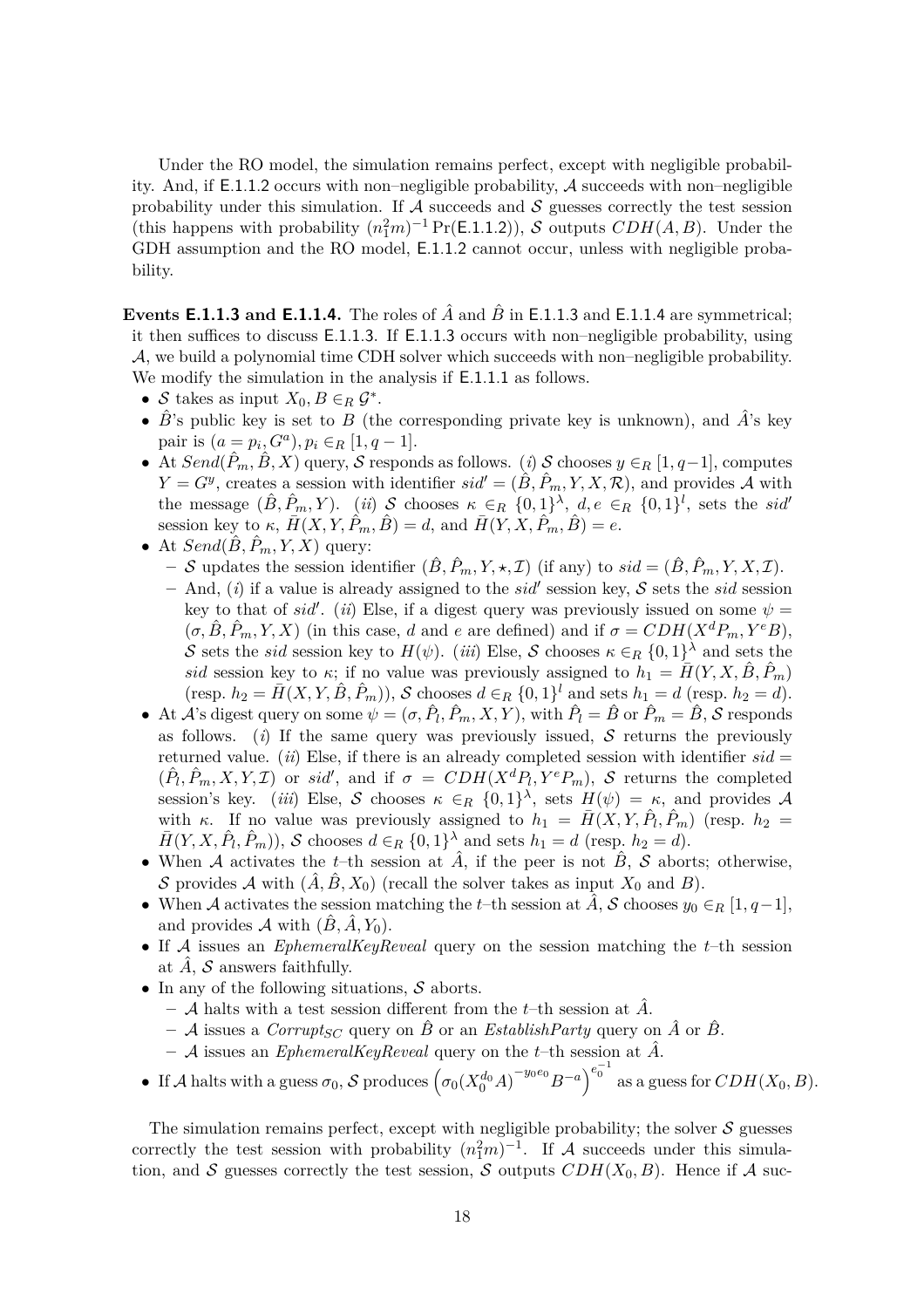ceeds with non–negligible probability in E.1.1.3,  $\mathcal S$  outputs with non–negligible probability  $CDH(X_0, B)$ , contradicting the GDH assumption.

None of the events E.1.1.1, E.1.1.2, E.1.1.3 or E.1.1.4 can occur with non-negligible probability; E.1.1 cannot occur, unless with negligible probability.

**Analysis of E.1.2.** Suppose that E.1.2 occurs with non–negligible probability, we derive from  $A$  a polynomial time CDH solver which succeeds with non–negligible probability. The strongest queries that  $S$  can issue on  $\hat{A}$ ,  $\hat{B}$ , the test session and its matching session are *Corrupt<sub>SC</sub>* queries on both  $\hat{A}$  and  $\hat{B}$ . (Recall that both  $\hat{A}$  and  $\hat{B}$  follow the second approach). We modify the simulation in the analysis of E.1.1.1 as follows.

- S takes  $X_0, Y_0 \in_R \mathcal{G}^*$  as input.
- $\mathcal{A}$ 's environment, is simulated in the same way as in the analysis of E.1.1.1, except that *i* and *j* are chosen in  $\{k \mid \hat{P}_k \text{ follows the second implementation approach}\}\$  (we suppose here that  $n - n_1 \geqslant 2$ , and still refer to  $\hat{P}_i$  as  $\hat{A}$  and  $\hat{P}_j$  as  $\hat{B}$ ).
- $S$  aborts in the following situations.
	- **–** A issues an *EstablishParty* query on *A*ˆ or *B*ˆ.
	- **–** A halts with a test session different from the *t*–th session at *A*ˆ.
	- **–** A issues a *SessionKeyReveal*, a *SecretExponentReveal*, or a *SessionSignatureReveal* query on the test session or its matching session.

The simulation remains prefect, and if A is polynomial, so is S. In addition, S guesses correctly the test session with probability  $((n - n_1)^2 m)^{-1}$ ; and if A succeeds and S guesses correctly the test session, it outputs  $CDH(X_0, Y_0)$  (from A's forgery *a, b, d*<sub>0</sub> and *e*<sub>0</sub>). S succeeds with probability  $((n - n_1)^2 m)^{-1} Pr(E.1.2)$  which is non-negligible, unless Pr(E.1.2) is negligible. Under the GDH assumption and the RO model, E.1.2 cannot occur with non–negligible probability.

**Analysis of <b>E.1.3.** In E.1.3 ( $\hat{A}$  and  $\hat{B}$  follow different implementation approaches), either  $\hat{A}$  or  $\hat{B}$  follows the first implementation approach; we suppose that  $\hat{A}$  follows the first implementation approach. (As the test session's matching session exists, from any polynomial time machine which succeeds in E.1.3 when *A*ˆ follows the first approach, one can derive a polynomial time machine which succeeds with the same probability when  $\hat{A}$ follows the second approach.) The strongest queries that  $A$  can perform on  $\hat{A}$ ,  $\hat{B}$ , the test session, and its matching session are (*i*) *Corrupt<sub>SC</sub>* queries on both  $\hat{A}$  and  $\hat{B}$ , (*ii*) and *EphemeralKeyReveal* query on the test session and a  $Corrupt_{SC}$  query on  $\hat{B}$ . And, since from any polynomial time machine which succeeds in E.1.3, and issues weaker queries, one can build a polynomial time machine which succeeds with the same probability and performs one of the above strongest queries, it suffices to consider the following events.

E.1.3.1: "E.1.3 ∧ A issues *Corrupt<sub>SC</sub>* queries on both  $\hat{A}$  and  $\hat{B}$ ";

E.1.3.2: "E.1.3 ∧ A issues an *EphemeralKeyReveal* query on the test session and a *CorruptSC* query on  $\hat{B}$ ."

To show that E.1.3.1 cannot occur with non–negligible probability, we use the simulation in the analysis of E.1.1.1, modified as follows.

- The environment remains the same except that  $i \in_R \{k \mid \hat{P}_k \}$  follows the first implementation approach}, and  $j \in_R \{k \mid \hat{P}_k \}$  follows the second implementation approach}.
- $S$  aborts in any of the following situations.
	- **–** A halts with a test session different from the *t*–th session at  $\hat{A}$ .
	- **–** A issues a *SessionKeyReveal* query on the *t*–th session at *A*ˆ or its matching session.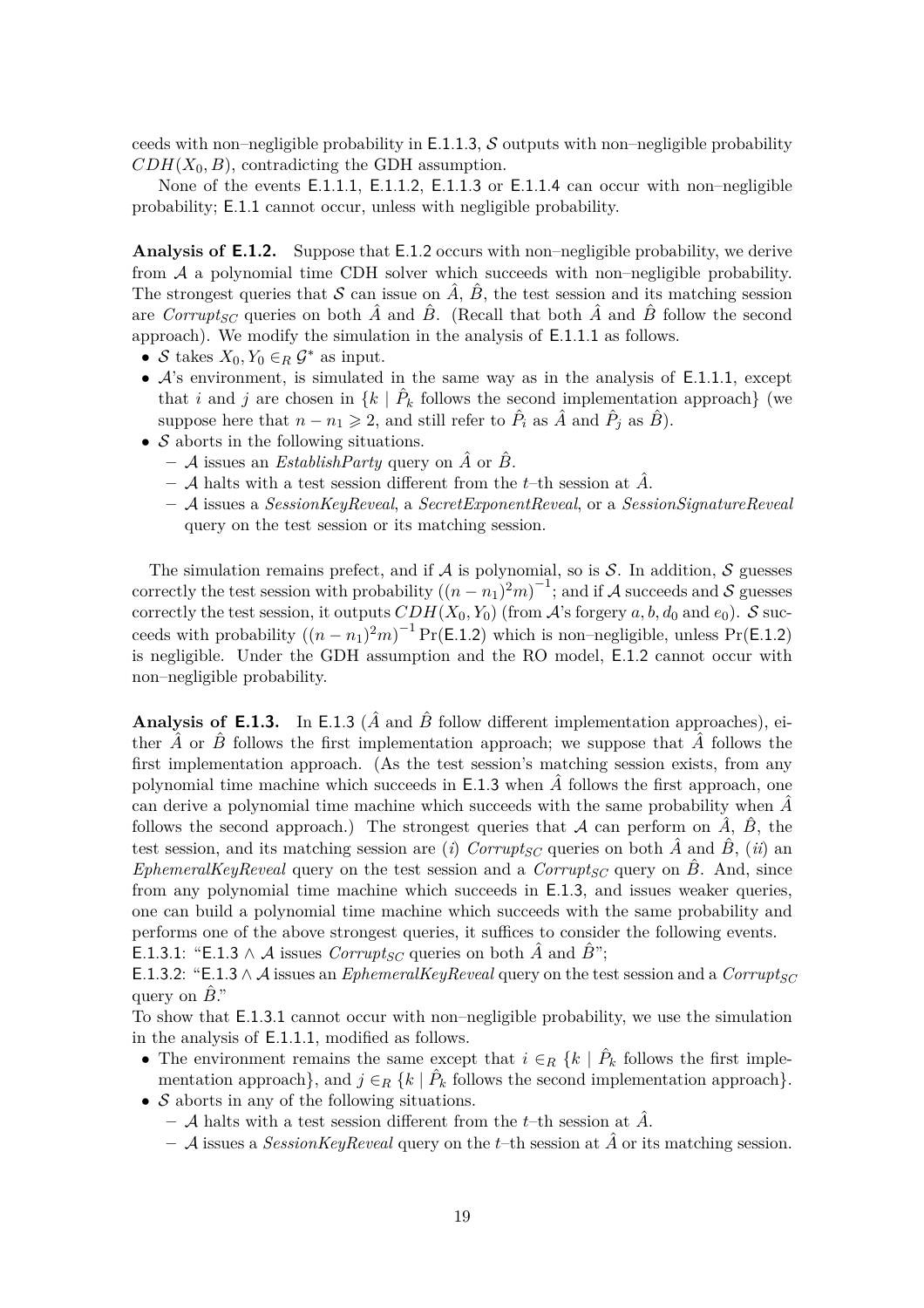- **–** A issues a *SecretExponentReveal*, or a *SessionSignatureReveal* query on the session matching the test session, or an *EphemeralKeyReveal* query on the test session.
- $-$  *A* issues an *EstablishParty* query on  $\hat{A}$  or  $\hat{B}$ .

Using the same arguments, as in the analysis of  $E.1.1.1$ ,  $S$  is a polynomial time CDH solver which succeeds with probability  $(n_1(n-n_1)m)^{-1}$  Pr(E.1.3.1). Under the GDH assumption and the RO model, Pr(E.1.3.1) is negligible.

Making S take as input  $X_0, B \in_R \mathcal{G}^*$  (the arguments are similar to that used in the analysis of the event E.1.1.3), one can show also that E.1.3.2 cannot occur, unless with negligible probability.

### **Analysis of E.2**

Suppose that E.2 (A succeeds in forging the signature of some fresh session without matching session) occurs with non negligible probability. As E.2 divides in

E.2.1: "E.2 ∧ both  $\hat{A}$  and  $\hat{B}$  follow the first implementation approach";

E.2.2: "E.2 ∧ both  $\hat{A}$  and  $\hat{B}$  follow the second implementation approach";

E.2.3: "E.2 ∧  $\hat{A}$  and  $\hat{B}$  follow different implementation approaches";

at least one of the events E.2.1, E.2.2, or E.2.3 occurs with non–negligible probability.

**Event E.2.1.** The strongest queries that A can perform in E.2.1 are either an *EphemeralKeyReveal* query on the test session, or a *Corrupt*<sub>*SC*</sub> query on  $\hat{A}$ . It then suffices to discuss E.2.1.1: "E.2.1∧ A performs a *Corrupt<sub>SC*</sub> query on  $\hat{A}$ ," and E.2.1.2: "E.2.1∧ A performs an *EphemeralKeyReveal* query on the test session."

**E.2.1.1.** To show that E.2.1.1 cannot happen with non–negligible probability, we modify the simulation in the analysis of E.1.1.3 to take as input  $a \in_R [1, q-1]$  and  $X_0, B \in_R \mathcal{G}^*$  $(\hat{A}$ 's key pair is set to  $(a, G^a)$ , and  $\hat{B}$ 's public key to B); S aborts if A activates a session matching the *t*–th session at  $\hat{A}$ . The simulation remains perfect, except with negligible probability. And if S guesses correctly the test session, and A succeeds with a forgery  $\sigma_0$ , S outputs  $\sigma_0$  as a FDCR-1 forgery, on messages  $\hat{A}$  and  $\hat{B}$  with respect to the public keys *A* and *B*. *S* succeeds with probability  $((n - n_1)^2 m)^{-1} Pr(E.2.1.1)$ , and contradicts Proposition [3,](#page-8-1) unless  $Pr(E.2.1.1)$  is negligible.

**E.2.1.2.** We modify here the simulation in the analysis of E.1.1.2 to abort if A activates a session matching the  $t$ –th session at  $\hat{A}$ . The simulated environment remains perfect, except with negligible probability. And from any valid forgery  $\sigma_0$ , and a correct guess of the test session, S outputs  $A^{y_0e_0+b}$  (from  $\sigma_0$ ,  $x_0$ ,  $d_0$ , and  $e_0$ ). S is polynomial; and if E.2.1.2 occurs with non–negligible probability, on input  $A, B \in_R \mathcal{G}^*, \mathcal{S}$  outputs  $Y_0$  and  $A^{y_0e_0+b}$  with non–negligible probability. Hence, using the "oracle replay technique" [\[27\]](#page-13-8),  $\mathcal S$  yields a polynomial time CHD solver, which succeeds with non–negligible probability; contradicting the GDH assumption.

**Event E.2.2.** There are two cases to distinguish in the analysis of E.2.2. The reason is the difficulties that arise when simulating a session initiated at *B* without matching session. Suppose an attacker, which does the following at some point of its execution: (1) activate a session with initiator  $\hat{B}$  and peer  $\hat{P}_i$ , (2) issue digest queries on  $(Y, Z_i, \hat{B}, \hat{P}_i)$ , for arbitrary  $Z_i$ s, where Y is the ephemeral public key received, from  $\hat{B}$  at session activation, and (3) issue  $Send(B, P_i, Y, Z_{i_0})$  where  $Z_{i_0}$  equals some  $Z_i$ , and (4) issue *SecretExponent*-*Reveal*( $B, P_i, Y, Z_{i_0}$ ). In this case, as the digest value *e* has to be set before the incoming ephemeral public key is known, we cannot simulate consistently the *SecretExponentReveal* query in sessions at  $\hat{B}$ . We summarize the sequence of query in Seq1 below. Without loss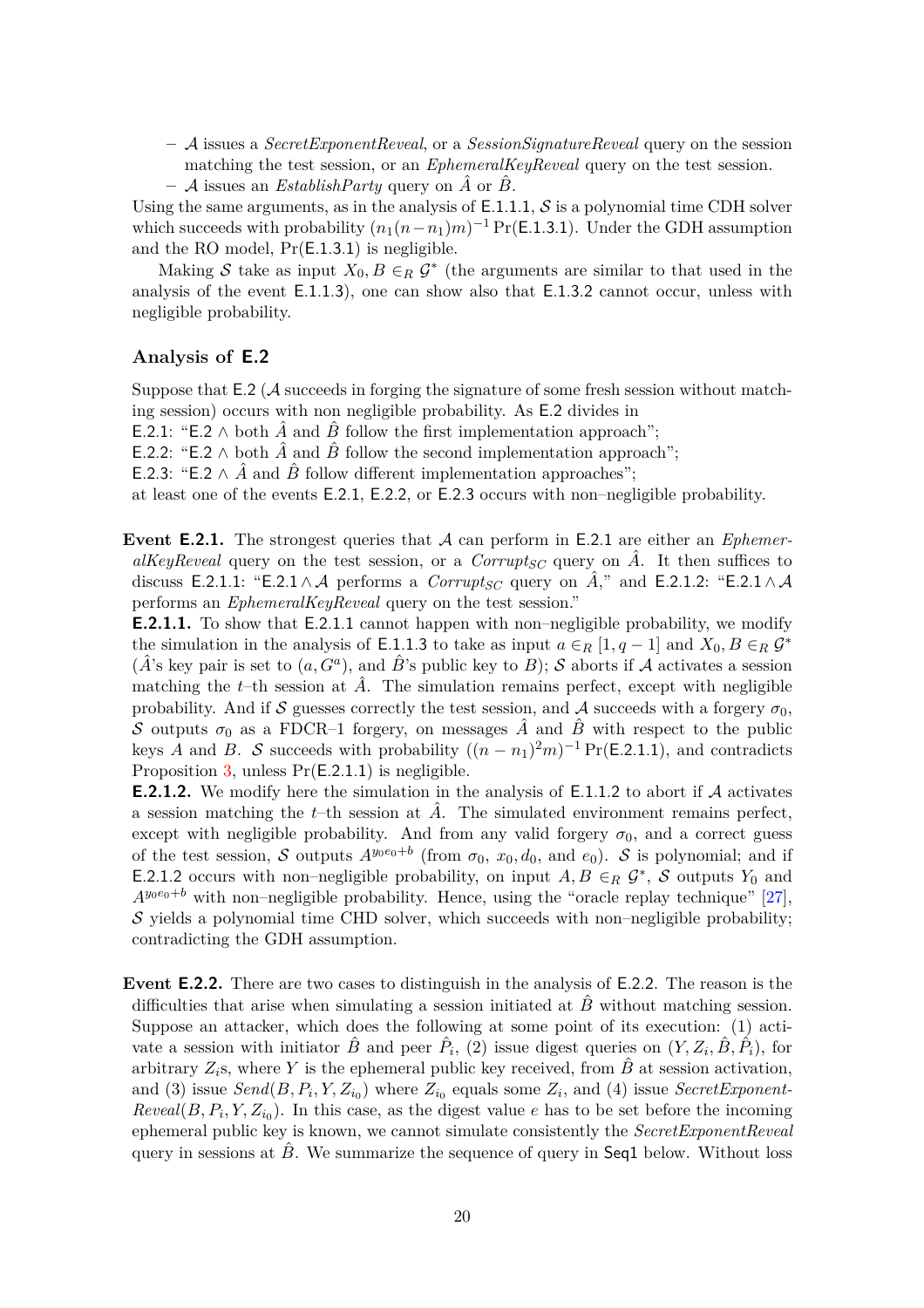of generality, we omit the possible independent computations the attacker may perform between two consecutive steps of Seq1.

### **Algorithm 4** Seq1

- <span id="page-20-0"></span>(1) Issue  $Send(B, P_i)$  to obtain *Y*.
- <span id="page-20-1"></span>(2) Issue an arbitrary number of digest queries on  $(Y, Z_i, \hat{B}, \hat{P}_i)$ , where  $Z_i \in \mathcal{G}^*$ .
- (3) Choose  $Z'_i \in_R \{Z_i\}$  and issue  $Send(\hat{P}_i, \hat{B}, Y, Z'_i)$ .
- (4) Issue a *SecretExponentReveal* or a *SessionSignatureReveal* query on the session  $(\hat{B}, \hat{P}_i, Y, Z'_i, \mathcal{I}).$

Let  $\mathfrak B$  be the family of polynomial time attackers which at some point of their run, execute Seq1 (the attackers may execute Seq1 many times).

Consider a polynomial time attacker  $A \notin \mathfrak{B}$ , and suppose that E.2.2 occurs with non– negligible probability. Using  $A$ , we build a polynomial time  $\text{FXCR}-1$  signature forger, which succeeds with non–negligible probability. For this purpose, we modify the simulation in the analysis of E.1.1.1 as follows.

- S takes as input  $X_0, B \in_R \mathcal{G}^*$ .
- Both  $i, j \in_R \{k \mid \hat{P}_k \}$  follows the second implementation approach};  $\hat{A}$ 's key pair is set to  $(a = p_i, G^{p_i}), p_i \in_R [1, q-1]$  and  $\hat{B}$ 's public key to *B*; the corresponding private key is unknown (we suppose that  $\hat{A} \neq \hat{B}$ ).
- At  $Send(\hat{P}_l, \hat{B}, X)$  query, S answers as follows.
	- $-$  S chooses  $s_B \in_R [1, q-1], d \in_R \{0, 1\}^l$ , and sets  $Y = (G^{s_B}B^{-1})^{d^{-1}}$ . If there is  $\mathcal{S}$  and  $d'$  such that  $((X, Y, \hat{P}_l, \hat{B}), d')$  already belongs to  $\mathfrak{H}_1$ ,  $\mathcal S$  aborts; else,  $\mathcal S$  appends  $((X, Y, \hat{P}_l, \hat{B}), d)$  to  $\mathfrak{H}_1$ .
	- $\mathcal{S}$  creates a session with identifier  $sid' = (\hat{B}, \hat{P}_l, Y, X, \mathcal{R})$ , completes the *sid'* session, and provides  $\mathcal A$  with the message  $(\hat B,\hat P_l,Y)$ . (Notice that  $\mathcal S$  can compute the session signature.)
- At  $A$ 's  $Send(\hat{B}, \hat{P}_l)$  query,  $S$  responds as follows.
	- $\sim$  S chooses  $s_B \in_R [1, q-1], e \in_R \{0, 1\}^l$ , and sets  $Y = (G^{s_B}B^{-1})^{e^{-1}}$ . If there exists some *X* and *e'* such that  $((Y, X, \hat{B}, \hat{P}_l,), e')$  already belongs to  $\mathfrak{H}_1$ , *S* aborts.
	- $-$  S creates a session with identifier  $(\hat{B}, \hat{P}_l, Y, \star, \mathcal{I})$ , and provides A with  $(\hat{B}, \hat{P}_l, Y)$ . Later, when A issues  $Send(\hat{B}, \hat{P}_l, Y, X)$ , S sets  $e = H_1(Y, X, \hat{B}, \hat{P}_l)$ , and completes the session  $(\hat{B}, \hat{P}_l, Y, X, \mathcal{I})$ .
- When A activates the *t*-th session at  $\hat{A}$ , if the peer is not  $\hat{B}$ , S aborts; else, S provides  $\mathcal A$  with  $(\hat A, \hat B, X_0)$ .
- $S$  aborts in any of the following situations.
	- $-$  A activates at  $\hat{B}$  a session matching the *t*–th session at  $\hat{A}$ .
	- **–** A halts with a test session different from the *t*–th session at *A*ˆ.
	- $-$  A issues a *Corrupt<sub>SC</sub>* query on  $\hat{B}$ , or an *EstablishParty* query on  $\hat{A}$  or  $\hat{B}$ .
	- **–** A issues a *SecretExponentReveal*, a *SessionSignatureReveal*, or a *SessionKeyReveal* query on the *t*–th session at  $\hat{A}$ .
- If A halts with a guess  $\sigma_0$  of the test session signature, S outputs

$$
\big(\sigma_0(Y_0^{e_0}B)^{-a}\big)^{d_0^{-1}} = X_0^{y_0e_0 + b}
$$

as a guess for a FXCR–1 forgery on challenge  $X_0$  and message  $(\hat{A}, \hat{B})$  (the concatenation of  $\hat{A}$  and  $\hat{B}$ ) with respect to the public key  $B$ .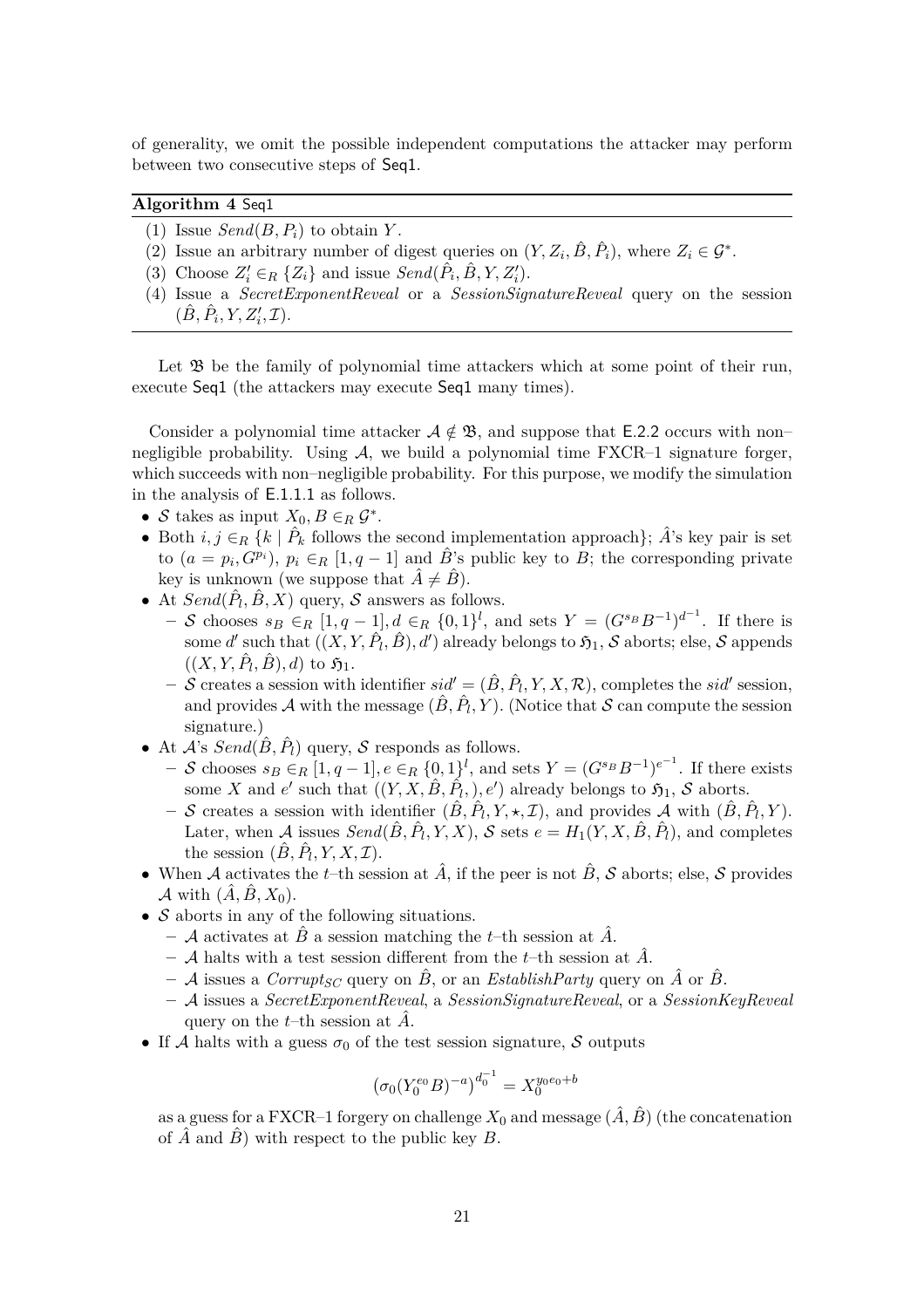Under the RO model, the simulation of  $A$ 's environment is perfect, except with negligible probability. The deviation happens when the same *Y* is chosen twice as outgoing ephemeral key in sessions at  $\hat{B}$ , with the same peer  $\hat{P}_l$ , this happens with probability less than  $m/q$  (which is negligible). Hence, under this simulation  $E.2.2$  occurs with non-negligible probability. And, when  $A$  outputs a correct forgery, and  $S$  guesses correctly the test session, S outputs a valid FXCR–1 signature forgery on challenge  $X_0$  and message  $(\hat{A}, \hat{B})$ with respect to the public key *B*. S succeeds with probability  $((n - n_1)^2 m)^{-1} Pr(E.2.2)$ , where negligible terms are ignored, contradicting Proposition [2.](#page-8-2) Hence for attackers not in B, E.2.2 cannot occur, unless with negligible probability.

For attackers in  $\mathfrak{B}$ , we will not provide a simulation; instead, we show that their success probability is bounded by the success probability of a class of attackers which can be efficiently simulated. Let B be an attacker in  $\mathfrak{B}$ , and let  $d(|q|)$  be an upper bound on the number of  $Z_i$  the attacker chooses at step [2](#page-20-0) of Seq1, for simplicity (in the notations), we suppose that whenever B executes Seq1, it chooses  $d(|q|)$   $Z_i$ s at step [2.](#page-20-0) Recall that there are *n* parties, and each party is activated at most *m* times (*n* and *m* are polynomial in  $|q|$ ).

For all  $\mathcal{B} \in \mathfrak{B}$ , let  $\mathcal{B}_R$  be an attacker, which receives in addition to  $\mathcal{B}$ 's input, the resource vector  $\mathbf{v} = ((i_1^0, \cdots, i_m^0), (Z_{11}, \cdots, Z_{1d}), \cdots, (Z_{m1}, \cdots, Z_{md}))$ , where  $Z_{ij} \in_R \mathcal{G}^*$ and  $i_i^0 \in_R [1, d]$ , and performs *exactly* the same way as  $\mathcal{B}$ , except that whenever  $\mathcal{B}$  executes the sequence of queries Seq1 for the *l*–th time,  $\mathcal{B}_R$  executes the modified sequence Seq2. And, when  $\beta$  uses, for any other computation, a  $Z_i$  chosen during the *l*–th execution Seq1,  $B_R$  uses  $Z_{li}$ .

### **Algorithm 5** Seq2

- 1. Issue  $Send(\hat{B}, \hat{P}_i)$  to obtain *Y*.
- 2. Issue digest queries on  $(Y, Z_{li}, \hat{B}, \hat{P}_i)$ , for  $Z_{li} \in \{Z_{l1}, \cdots, Z_{ld}\}.$
- 3. Issue  $Send(\hat{B}, \hat{P}_i, Y, Z_{i_l^0})$ .
- 4. Issue a *SecretExponentReveal* or an *SessionSignatureReveal* query on the session  $(\hat{B}, \hat{P}_i, Y, Z_{i_l^0}, \mathcal{I}).$

Notice that if  $\mathcal{B}$  is polynomial, then so is  $\mathcal{B}_R$ . Let **V** be the set of resource vectors, and *t* the number of times  $\beta$  executes Seq1 (as each party is activated at most  $m$  times, and each execution of Seq1 activates  $\hat{B}$ ,  $t \leq m$ ). For  $\mathbf{v} \in \mathbf{V}$ , we say that  $\mathcal{B}_R(\mathbf{v})$  matches  $\mathcal{B}$ , if for all  $l \in [1, t]$ , the *l*-th time B executes Seq1, it chooses  $\{Z_{l1}, \dots, Z_{ld}\}$  at step [2,](#page-20-0) and poses  $\mathsf{Send}(\hat{B}, \hat{P}_i, Y, Zi_l^0)$  at step [3.](#page-20-1) Notice that if  $\mathcal{B}_R(\mathbf{v})$  matches  $\mathcal{B}, \Pr(\mathsf{E}.2.2_{\mathcal{B}}) = \Pr(\mathsf{E}.2.2_{\mathcal{B}_R(\mathbf{v})}).$ 

For  $\mathcal{B} \in \mathcal{B}$ , we say  $\mathbf{v} \in \mathbf{V}$  possible if there is nonzero probability that  $\mathcal{B}_R(\mathbf{v})$  matches  $\mathcal{B}$ . Let  $Poss(\mathbf{V})$  denote the set of possible resource vectors. For every run of  $\mathcal{B}$ , there is some  $\mathbf{v} \in Poss(\mathbf{V})$  such that  $\mathcal{B}_R(\mathbf{v})$  matches  $\mathcal{B}(\mathbf{v})$  can be built from the choices of  $\mathcal{B}$  in its executions of Seq1), hence

$$
\Pr(\mathsf{E.2.2_B}) \leqslant \max_{\mathbf{v} \in Poss(\mathbf{V})} \Pr(\mathsf{E.2.2}_{\mathcal{B}_R(\mathbf{v})}).
$$

To show that the success probability in E.2.2 of an attacker  $\beta$  in  $\mathfrak{B}$  is negligible, it suffices to show that  $Pr(E.2.2_{\mathcal{B}_R(\mathbf{v})})$  is negligible for all  $\mathbf{v} \in Poss(\mathbf{V})$ . For this purpose, we provide the simulator with **v** (recall that we combine the simulator and the attacker  $B_R$ to build a FXCR–1 forger), and modify the activation of the sessions initiated at  $\hat{B}$  as follows (the other parts of the simulation remain unchanged):